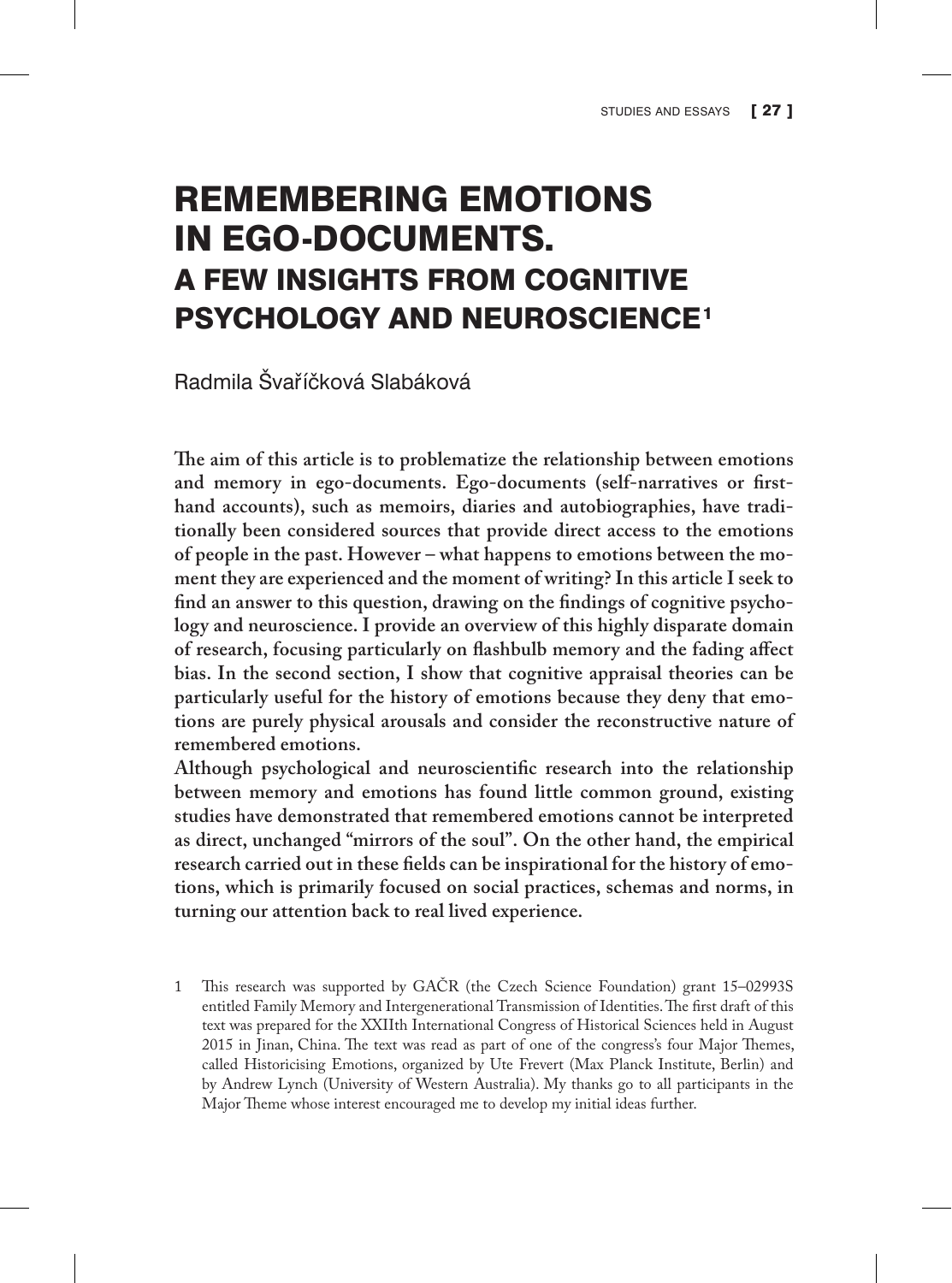**Key words**: memory, history of emotions, ego-documents, cognitive sciences, psychology, body

**Radmila Švaříčková Slabáková** is Senior Lecturer at the Department of History at the Faculty of Arts of Palacký University in Olomouc.

Over the past decades, ego-documents such as diaries, memoirs, autobiographies, personal letters, family chronicles and oral historical accounts have become privileged sources for historians.2 Their vogue in historical research is undoubtedly supported by the contemporary "public culture of self-divulgence" characterized by the appearance of various types of confessions in numerous media.<sup>3</sup>

It has commonly been believed (and still is, above all among journalists and amateur historians) that these genres reveal more than any other historical document privileged information about the "self" and uncover their authors' inner feelings and emotions. "What is more thoroughly individual, what is more personal than an emotion?," Lucien Febvre asked in his 1941 study on sensibility and history, urging historians to study emotions and thereby to understand "all the processes in society".4

 This singular appeal went unheard at the time, but was later picked up by the emerging history of emotions – considered a "star" of present-day historiography, a bourgeoning field with several research centres, book series and a scale encompassing all historical periods and geographical areas, which strives to show that emotions "have a history and make history".5

- 2 Although the term "ego-document" is largely accepted, it has also been questioned. See e.g. KASPAR VON GREYERZ, *Ego-Documents. The Last Word?*, German History 28/2010, no. 3, pp. 273–282. In this article, the terms firsthand accounts, personal narratives and self-narratives are used as synonyms for "ego-documents".
- 3 LYNN ABRAMS, *Oral History Theory*, New York 2010, p. 36.
- 4 LUCIEN FEBVRE, *Comment reconstituer la vie affective d'autrefois? La sensibilité et l'histoire*, in: Lucien Febvre, Combats pour l'histoire, Paris 1992, pp. 260–279.
- 5 The website of the Research Centre for the History of Emotions at the Max Planck Institute of Human Development, Berlin – www.mpib-berlin.mpg.de/en/research/history-of-emotions., accessed August 4, 2018. For overviews of the field, see e.g. SUSAN J. MATT, *Current Emotion Research in History. Or, Doing History from the Inside Out*, Emotion Review 3/2011, no. 1, pp. 117–124; ROB BODDICE, *The Affective Turn. Historicising the Emotions*, in: Psychology and History. Interdisciplinary Explorations, (eds.) Cristian Tileagă, Jovan Byford, Cambridge, 2014, pp. 147–165; RADMILA ŠVAŘÍČKOVÁ SLABÁKOVÁ, *Dějiny emocí: nové paradigma*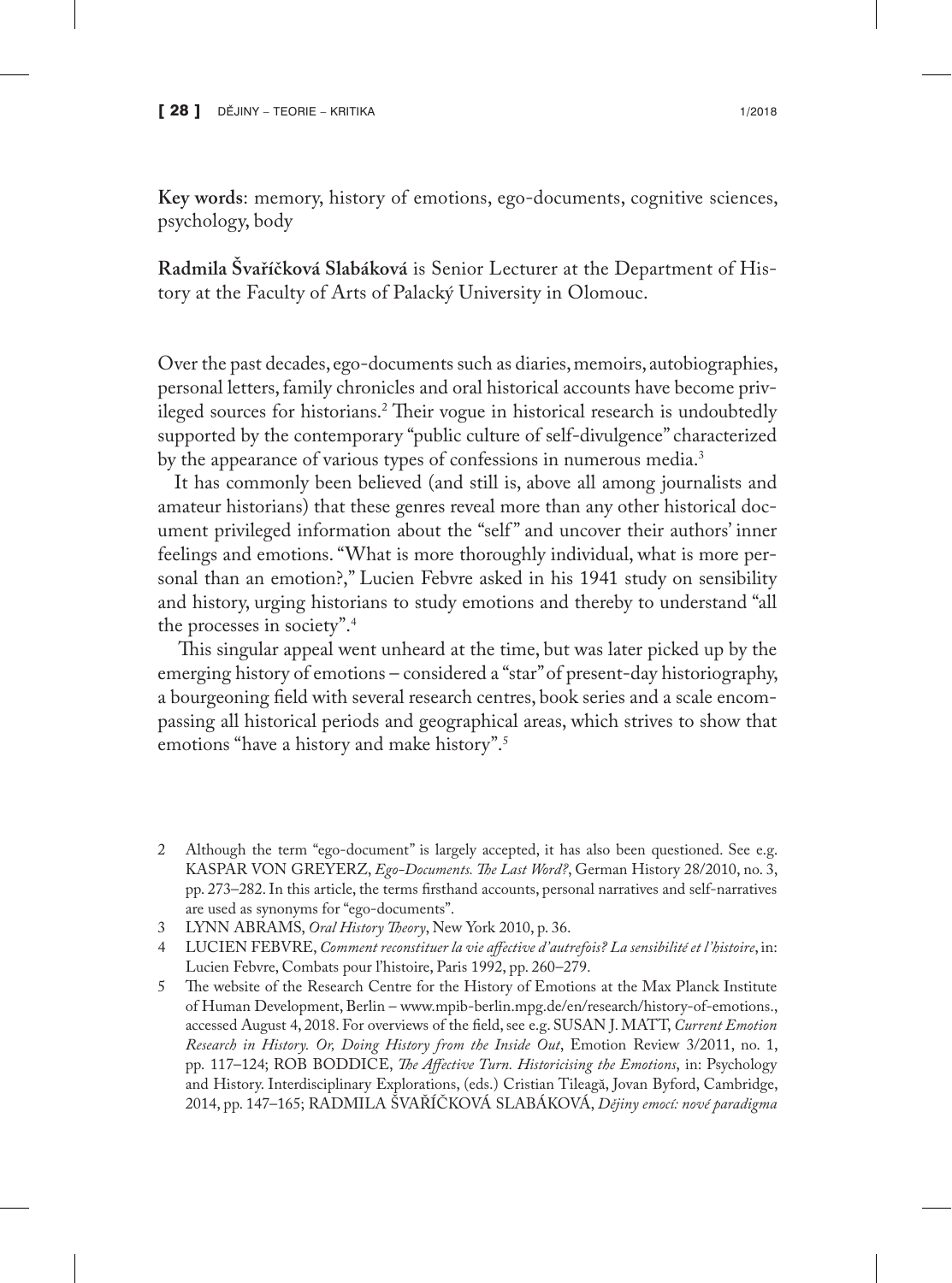It would be erroneous, however, to think that the history of emotions draws exclusively on the close examination of ego-documents. On the contrary, in the 1980s Peter Stearns, one of the founding fathers of the history of emotions, asserted that historians have no access to "true" emotions and for that reason they are obliged to separate them from the body and study their manifestations in cultural norms and rules, as expressed in normative documents such as conduct books. "Emotionology", a new field, was established to focus on the attitudes or standards that societies or groups maintain towards emotions and their expression.<sup>6</sup>

A new vogue in the history of emotions initiated by Barbara Rosenwein at the turn of millennium did not focus on ego-documents either. The reasons for this were both practical (notably, the absence of relevant sources for earlier historical periods), as well as theoretical. In their effort to refute the claims of some psychologists and neuroscientists about the essentialist and universal nature of emotions, historians of emotions preferred to focus on long-term changes and the historical character of emotions rather than on individual feelings.7

The aim of this article is to return to individual feelings in ego-documents and tackle the question of the individual memory expressed in them.8 No research has been carried out on the relationship between emotion and memory in ego-documents in particular, and this article intends to fill that gap. Above all, it intends to summarize the current state of emotional memory research in cognitive psychology and neuroscience and thus open the door to a more informed and careful theorization of the emotions expressed in ego-documents.

*ve studiu historie* [*History of Emotions. A New Paradigm in the Study of History*], ČČH 114/2016, pp. 291–315.

- 6 PETER N. STEARNS, CAROL Z. STEARNS, *Emotionology. Clarifying the History of Emotions and Emotional Standard*s, American Historical Review 90/1985, pp. 813–836.
- 7 Paul Ekman's thesis about universal facial expressions of emotions has been vividly refuted. BARBARA ROSENWEIN, *Worrying about Emotions in History*, The American Historical Review 107/2002, pp. 821–845; BARBARA ROSENWEIN, *Problems and Methods in the History of Emotions*, Passions in Context. Journal of the History and Philosophy of the Emotions 1/2010, p. 4, www.passionsincontext.de/, accessed July 13, 2015. See also JAN PLAMPER, *The History of Emotions. An Introduction*, Oxford 2015.
- 8 It is necessary to add that in consequence of a massive expansion of collective memory studies, following Halbwach's idea that individuals remember through dialogue with others within social groups, the role of individual memory was minimized or even denied. ANNA GREEN, *Individual Remembering and 'Collective memory.' Theoretical Presuppositions and Contemporary Debates*, Oral history 2/2004, pp. 35–44.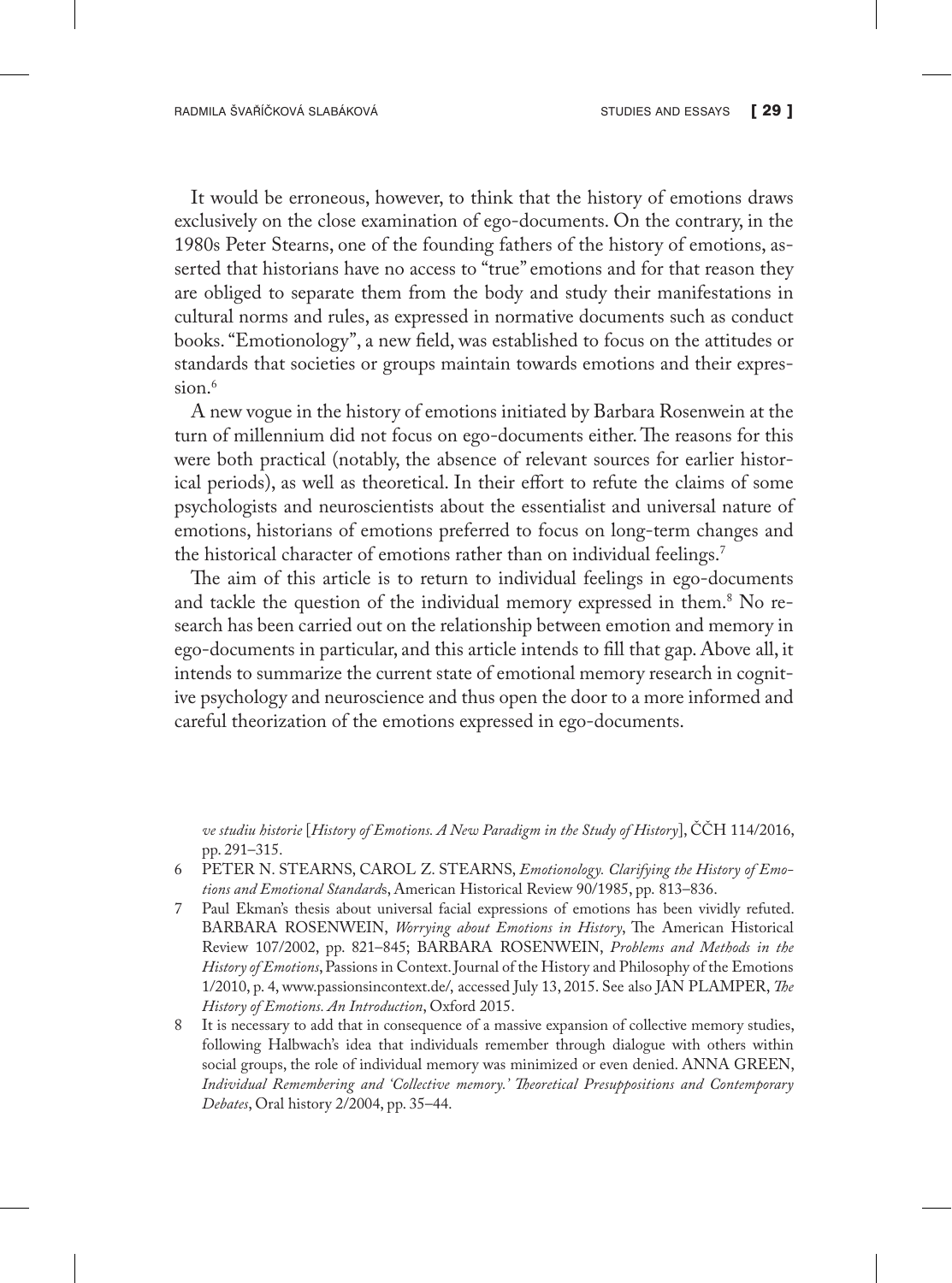## **A Diary, Emotion and Retrospection**

In 1818 or 1819, Sophie countess Mensdorff-Pouilly (1778–1835), born princess Saxe-Coburg-Saalfeld, noted in her diary: "Today, it is fourteen or fifteen years since that day on 8th October that was so important for me. You know, after that evening in the chateau in Bayreuth, the evening was unsettled and the storm was brewing, the wind was hurling raindrops at the window, I was waiting for you in a half-feverish state, half hopeful, I was trembling and at the same time, I was very happy, we were young and foolish, how life changes as the years pass."9

These sentences, added fourteen or fifteen years later to the page of her diary where the inscription dated 8 October 1804 was originally made, inform us about her emotions, on the day in 1804 when she first met her future husband. Her initial diary entries for that day and the days that followed, during which she spent time with him, reveal a whole range of intense feelings: happiness when she meets him, desperation if she is not with him. She is joyful and passionate about spending evenings with her loved one but also drowned in tears and anxious at the prospect of not seeing him again.

A historian's interpretation of these exalted emotions (even by a historian of emotions) would probably emphasise the romanticism and sentimentalism typical to this period. It would consider the literary conventions of the early 19<sup>th</sup> century, and in the end, would probably put Sophie down as an enthusiastic reader of Rousseau whose model of self-examination of the soul in his *Confessions* would have lent this tone to her emotions.

However, these social and literary conventions tell us little about Sophie as a person and her real experiences. It seems that she returned to her earlier diary entries from time to time and recalled how she had felt. She recollected her earlier happy days, but for instance in 1830 also noted: "I have the same gloomy thoughts and anxieties as I had at that time", meaning the period of her youth, around 1800. Her retrospective notes about her feelings inevitably lead us to the question of the relationship between emotion and memory: Is it possible that

9 Sophie, countess Mensdorff-Pouilly (1778–1835), born Saxe-Coburg-Saalfeld, was the sister of Leopold I of Belgium and aunt of Queen Victoria. In 1804 she married French emigré Emanuel Mensdorff-Pouilly who settled in the Austrian lands (specifically in the contemporary Czech Republic) after the Revolution and Napoleonic wars. She wrote diaries throughout her life, carefully describing each day, though not all the diaries have been preserved. Quoted in RADMILA SLABÁKOVÁ, *Le destin d'une famille noble émigrée d'origine française dans l'empire des Habsbourg et en Tchécoslovaquie de la fin du XVIIIe aux années trente du XXe siècle: les Mensdorff-Pouilly*, Grenoble 1999 (diss.), p. 76.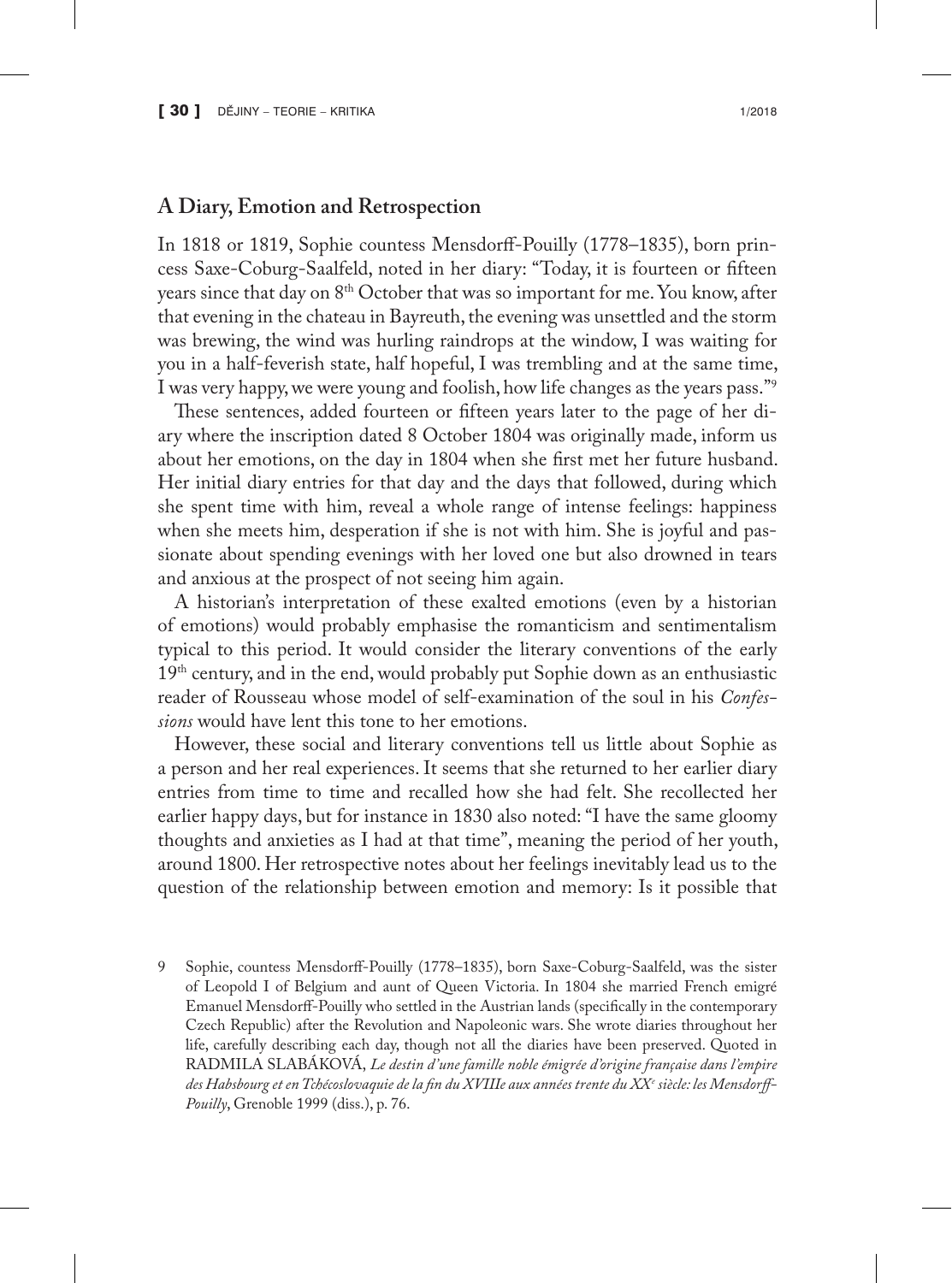she remembered how she had felt thirty years ago? Is it possible that she could have the very same feelings? Or was it only the note in her diary and its contents that she remembered?

Although diaries are not typical self-narrative retrospective genres,<sup>10</sup> Sophie's notes point to the centre of our interest. What happens to emotions between the moment they are felt and the moment they are written down? What happens to the emotions we felt ten or thirty years ago? Are they stored forever? Can they be forgotten? Can they be reinvented?

Unfortunately, the discipline of history does not provide us with adequate interpretative tools to consider these questions. On the other hand, emotions and memory have been the subject of research in both psychology and neuroscience. Unlike some historians would have us believe, psychologists do focus on emotions and their effects on memory over longer intervals, encompassing several years or even decades, and this kind of research is particularly relevant for historians of emotions. I suggest turning to these disciplines and present the current state of knowledge on the subject in them.

It is not easy to write this kind of overview because research into emotions and memory in these disciplines has moved in numerous directions without any convergent point. These areas of research have been described more than once as a "patchwork of more-or-less distantly related subdisciplines, each with their own dynamics and disputes".11 Each of these subdisciplines has its own objectives, methods and outcomes and it is not exceptional to find that they make totally opposite claims (e.g. on the question of what emotions do to memory there have long been two opposing views – that emotional memories are indelible, and that emotion has no special effect on memory at all).12 Moreover, it is extremely difficult for an outsider from the humanities to judge the validity of a given theory or experiment, to understand how these fit into a particular subfield and what importance they bring to the whole discipline. The following

<sup>10</sup> Typical first-person retrospective narratives are memoirs and autobiographies, which retell a period of one's life or one's whole life till the moment of writing. Diaries may evolve into memoirs but are usually written almost immediately after the events have been experienced.

<sup>11</sup> JOHN SUTTON, CELIA B. HARRIS, AMANDA J. BARNIER, *Memory and Cognition*, in: Memory: Histories, Theories, Debates, (eds.) Susannah Radstone, Barry Schwarz, New York 2010, pp. 209–226, esp. p. 210. Similar observations also in FELICITY CALLARD, CON-STANTINA PAPOULIAS, *Affect and Embodiment*, in: Memory, pp. 246–262, esp. p. 248; J. PLAMPER, *The History of Emotions*.

<sup>12</sup> LINDA J. LEVINE, DAVID A. PIZARRO, *Emotion and Memory Research. A Grumpy Overview*, Social Cognition 22/2004, pp. 530–554.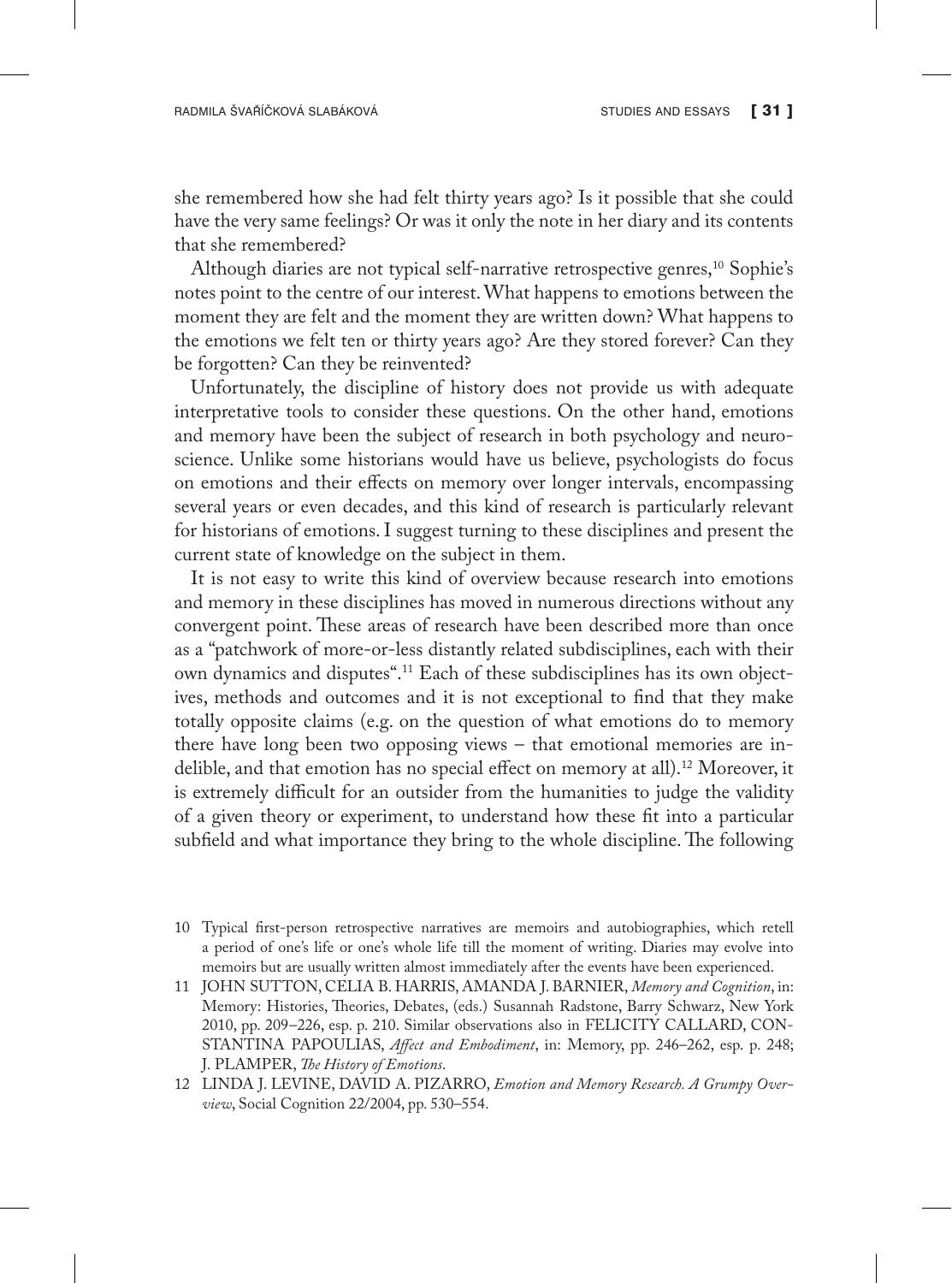overview cannot thus be considered exhaustive or representative. It was guided rather by a desire to pick up a number of these theories and experiments, which seem pertinent for personal retrospective memories and the history of emotions.

As such I identified four relevant strands of psychological and neurological research related to personal and autobiographical memory to present in this article. First, I will discuss eyewitness, traumatic and flashbulb memories. In the second part of the article I will focus on cognitive appraisal theories of emotions, including a brief discussion of the hotly debated split between cognition and emotion in the cognitive sciences. Cognitive appraisal theories seem to be particularly useful for the history of emotions because they do not treat emotions as physiological arousals but as aspects of cognition. In the end, the article will return to our diary extract and discuss it with the help of the article's findings.

#### **Eyewitness, trauma and flashbulb memories**

Discussions within the complicated and disparate domain of memory and emotion research have usually focused on three questions: What impact does emotion have on memory (in other words whether emotion enhances or diminishes memory), whether remembered emotions are persistent in the memory, and whether special mechanisms are required to account for the effect of emotion on memory.<sup>13</sup> Three areas of research are considered to be key to the study of these questions: eyewitness memory, traumatic memory, and flashbulb memory.<sup>14</sup> All of these three kinds of memory concern autobiographical memory, as does a fourth area of research, (re)discovered rather recently, called the Fading Affect Bias.

Although the research examining the above-mentioned questions has reported divergent results, there currently seems to be consensus that emotions enhance our memory (in response to the first question).<sup>15</sup> Like Sophie, countess Mensdorff-Pouilly, the readers of this article will very probably remember the day they met their future spouse for the first time (and what they did during that first meeting) but will have forgotten what they did e. g. on March  $14<sup>th</sup>$  ten years

- 13 JONATHAN W. SCHOOLER, ERIC EICH, *Memory for Emotional Events*, in*:* The Oxford Handbook of Memory*,* (ed.) Endel Tulving, Oxford 2000, pp. 379–392. Also a summary of research questions in L. J. LEVINE, D. A. PIZARRO, *Emotion and Memory Research. a Grumpy Overview*.
- 14 These three research domains are depicted in J. W. SCHOOLER, E. EICH, *Memory for Emotional Events.*

<sup>15</sup> L. J. LEVINE, D. A. PIZARRO, *Emotion and Memory Research. A Grumpy Overview*.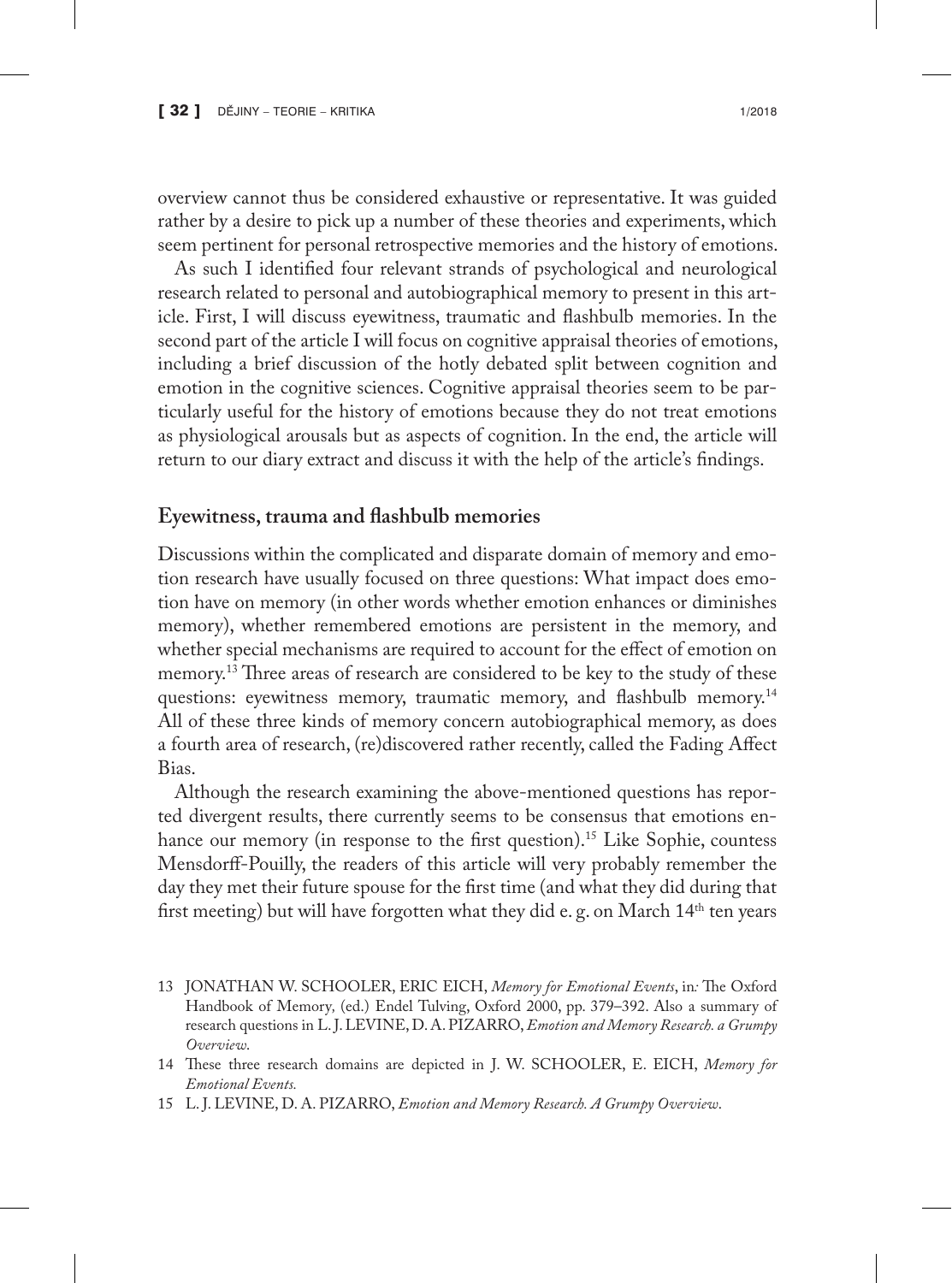ago. Emotional events are better remembered than non-emotional events and we will look below at various hypotheses put forward in contemporary research to explain this impact of emotions on memory.

However, no claims related to emotion and memory seem to be absolutely valid. Even this apparently improved recall of emotional events is subject to various "buts". Research on eyewitness memory, important for forensic psychology has, after initial investigations of the impact of negative emotions on eyewitness memory, focused on the contrast between memory of central events versus memory of peripheral events.<sup>16</sup> A classic example is that when witnessing a crime, a "weapon focus effect" occurs: the high emotions aroused by the situation can narrow the focus of attention so that memory focuses on central events and not on peripheral events. Witnesses usually do not remember the face of the perpetrator or other details of the crime situation when a weapon was present.<sup>17</sup>

The second question – whether emotions are persistent in memory – is more complicated still. "An experience may be so exciting as to almost leave a scar on the cerebral tissue," William James wrote in 1890.<sup>18</sup> A similar consideration accompanied the "discovery" of flashbulb memories in the 1970s.19 In their 1977 seminal study, American psychologists Roger Brown and James Kulik argued that the circumstances of a highly surprising and unexpected public event which has consequences and personal meaning become inscribed into the brain with almost photographical accuracy.20 The prototype case they used was that of the assassination of the U.S. president John Kennedy, but their questionnaire also included the deaths of other famous public individuals such as Martin Luther

- 16 J. W. SCHOOLER, E. EICH, *Memory for Emotional Events*.
- 17 W. SCHOOLER, E. EICH, *Memory for Emotional Events*. This effect has a tremendous impact on witnesses' (in)ability to pick out the right perpetrator. Because of their weak memory of the details of the event, witnesses may conjure up various false 'memories'. The issue of central and peripheral details has been investigated in various other contexts outside forensic psychology, see e. g. TIZIANA LANCIANO, ANTOINIETTA CURCI, *Memory for Emotional Events. The Accuracy of Central and Peripheral Details*, Europe's Journal of Psychology 7/2011, pp. 323–336.
- 18 WILLIAM JAMES, *Principles of Psychology*, New York 1890, p. 670. Quoted in L. J. LEVINE, D. A. PIZARRO, *Emotion and Memory Research. A Grumpy Overview*.
- 19 It is noteworthy that flashbulb memories incited interest among present-day psychologists in the study of emotions.
- 20 ROGER BROWN, JAMES KULIK, *Flashbulb Memories*, Cognition 5/1977, pp. 73–99. A brief overview of the study of flushbulb memories in WILLIAM HIRST, ELISABETH A. PHELPS, ROBERT MEKSIN, *A Ten-Year Follow-Up of a Study of Memory for the Attack of September 11, 2001. Flashbulb Memories and Memories for Flashbulb Events*, Journal of Experimental Psychology 144/2015, pp. 604–623.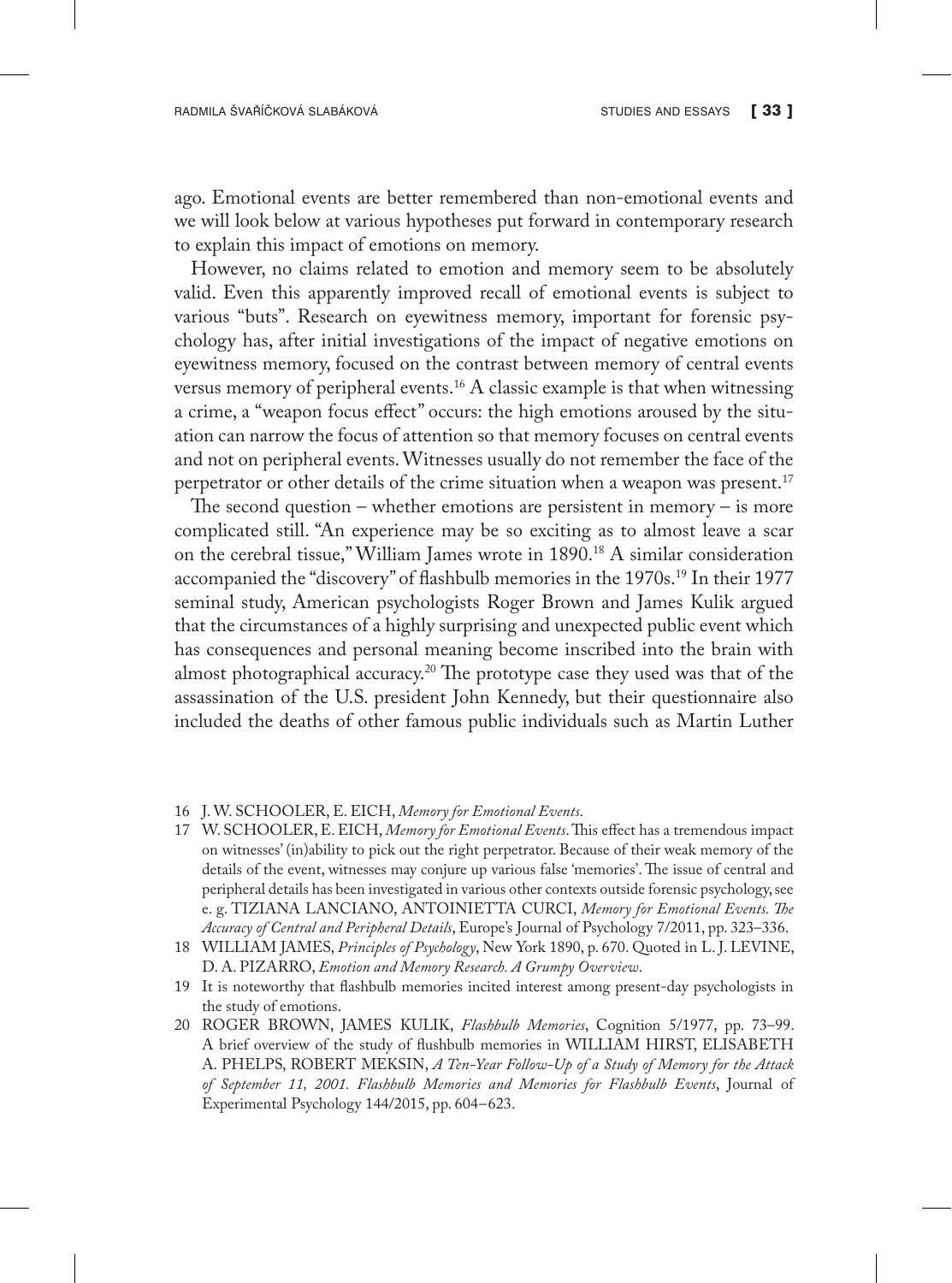King Jr., and personally significant events such as the sudden loss of a loved one. Their initial hypothesis was that people hold highly vivid and detailed memories about what they did and where they were or how they felt when they first heard about such an unexpected public or personal event.

Following their pioneering study, a huge amount of subsequent research was carried out: these included studies of memories of other public figures' deaths (such as Princess Diana) and politically important events, for example the resignation of Margaret Thatcher, the election of Barack Obama, and the fall of the Berlin wall. Some research also focused on memories of natural disasters and unexpected catastrophes, such as the earthquake in Turkey and the attack of 11 September 2001 in New York.21

Brown and Kulik posited that there may be a special neural mechanism that is triggered by the emotional arousal related to an event that is unexpected or extremely important (our third question). This seems to be supported by contemporary research in cognitive neuroscience. Joseph le Doux, one of the best known popularisers of neuroscience, advanced the theory of the "emotional brain".22 When researching the function of fear in the brain, he discovered that the amygdala, which is responsible for strengthening emotional memories, plays a critical role. When we are emotionally aroused, the amygdala is stimulated and adrenaline is released. The hippocampus, the centre of memory function, is involved, and our memories thus become sharper.<sup>23</sup>

According to Joseph le Doux, the two amygdalae – almond-shaped regions located on each side of the brain – work independently on our cognition (while functioning jointly with the cortical region where cognition occurs). A classic example is that of an encounter with a snake or a spider: when an individual encounters a threatening stimulus, such as a snake (or an object looking like a snake), the amygdala responds seemingly automatically to increase fear – immediate physiological actions such as freezing, muscular preparations or in-

- 21 Summarized in WILLIAM HIRST, ELISABETH A. PHELPS, ROBERT MEKSIN, *A Ten-Year Follow-Up of a Study of Memory for the Attack of September 11, 2001*. The terrorist attack of 11 September 2011 is probably the most frequently studied occurrence of flashbulb memory – more than twenty studies had been published by 2015.
- 22 JOSEPH LE LEDOUX, *The Emotional Brain. The Mysterious Underpinnings of Emotional Life*, New York 1996.
- 23 According to James McGaugh, American neurobiologist, many studies have confirmed that "low-intensity stimulation of the amygdala after training enhanced memory". In contrast, drugs injected into the amygdala impaired memory. JAMES McGAUGH, *Memory and Emotion. The Making of Lasting Memories*, New York 2003, pp. 71–72.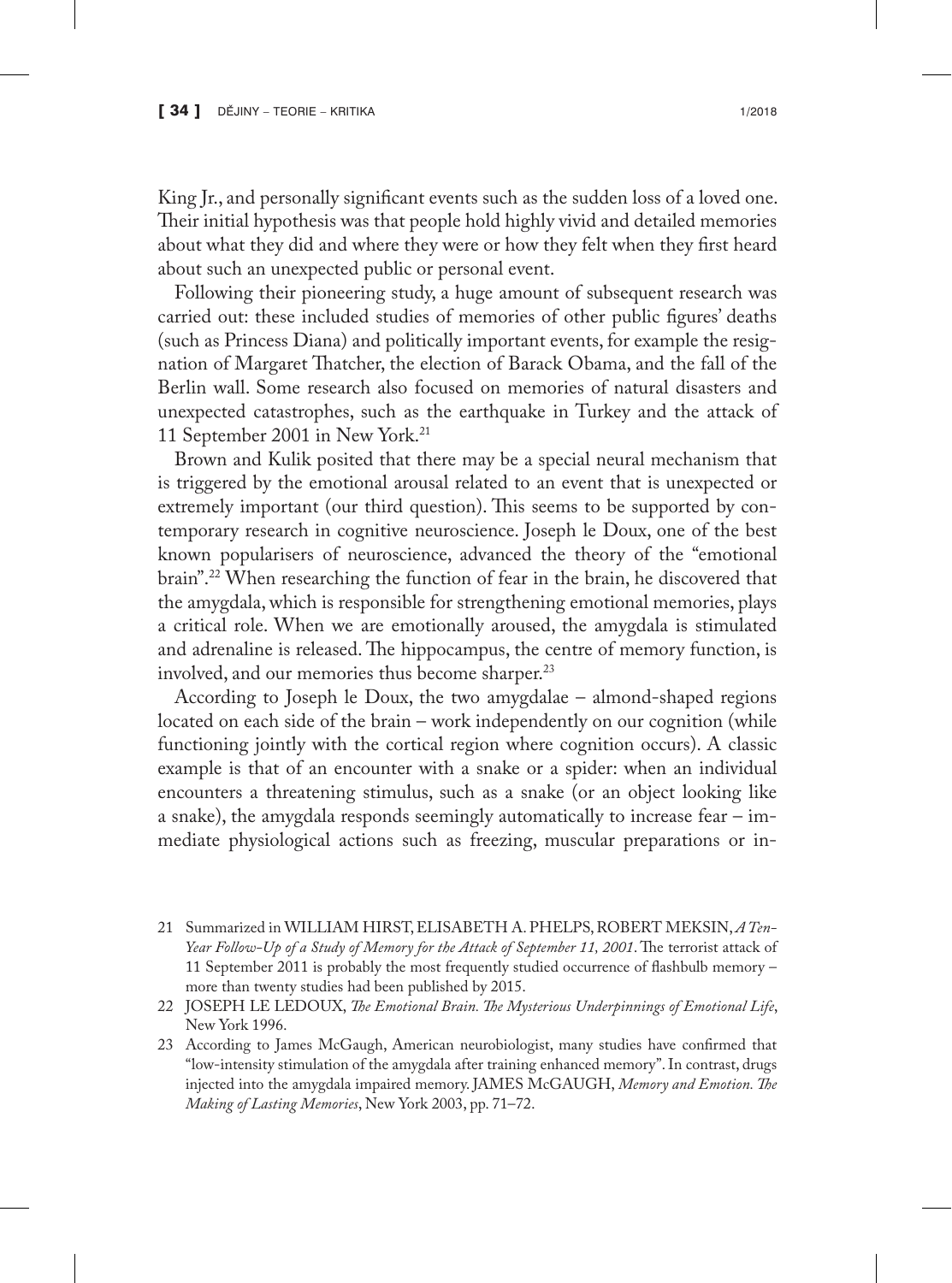creased heart rate are initiated despite any previous knowledge that the snake in question is harmless or non-venomous.<sup>24</sup> Emotional memories, then, are not in fact memories at all, they are individuals' instantaneous and instinctive reactions.

Historians of emotions are not particularly happy about Joseph le Doux's findings which, in some way, deny emotions any historical status (if emotions were evolutionary instincts, preserved from the stone-age period, natural and universal, there would be no reason to study their history), and research on trauma may seem similarly threatening for them.<sup>25</sup>

Flashbulb memories, particularly those associated with negative events, can be seen to belong to a more general class of traumatic memories. Research by Bessel van der Kolk, a Dutch-American psychiatrist who is one of the psychologists most frequently cited by researchers in the humanities, is of particular interest.26 He argues that trauma produces embodied and non-representational memories (outside cognition) which are more present and intense than usual memories of past events. Trauma does not occur only in the brain: memories can be trapped in the body and manifest physiologically. The title of his latest book *The Body Keeps the Score*, sums this up eloquently.27

For other researchers however, the question of whether memories of traumatic events can be extinguished has not yet been solved. Is it possible to forget traumatic, highly emotional events? Research into concentration camp survivors' memories collected in the periods 1943–1947 and 1984–1987, in what was perhaps the longest time-scale studied in relation to emotional memories, concluded that memories were generally well remembered.28 Its authors, Dutch cognitive psychologists Willem A. Wagenaar and Jop Groeneweg, however

- 24 According to Jan Plamper, the example of the poisonous snake is probably the most cited example in general discussions on emotions. J. PLAMPER, *The History of Emotions*, p. 213.
- 25 Historians of emotion vehemently deny an essentialist and universalist view of emotions and strongly advocate their constructionist nature. See e. g. BARBARA ROSENWEIN, *Worrying about Emotions in History*. See also JAN PLAMPER, *An Introduction*, p. 273, discussing the work of DANIEL L. SMAIL, *On Deep History and the Human Brain*, Berkeley 2008. J. Plamper argues against Smail's view that emotions are "relatively automated", "no different from reflexes", "patterns of stimulus and response".
- 26 F. CALLARD, C. PAPOULIAS, *Affect and Embodiment*.
- 27 BESSEL VAN DER KOLK, *The Body Keeps the Score. Brain, Mind, and Body in the Healing of Trauma*, New York 2014.
- 28 The researchers drew their data from 78 witnesses in a case against Marinus De Rijke who was accused of Nazi crimes in Camp Erika in the Netherlands. WILLEM A. WAGENAAR, JOP GROENEWEG, *The Memory of Concentration Camp Survivors*, Applied Cognitive Psychology 4/1990, no. 2, pp. 77–87.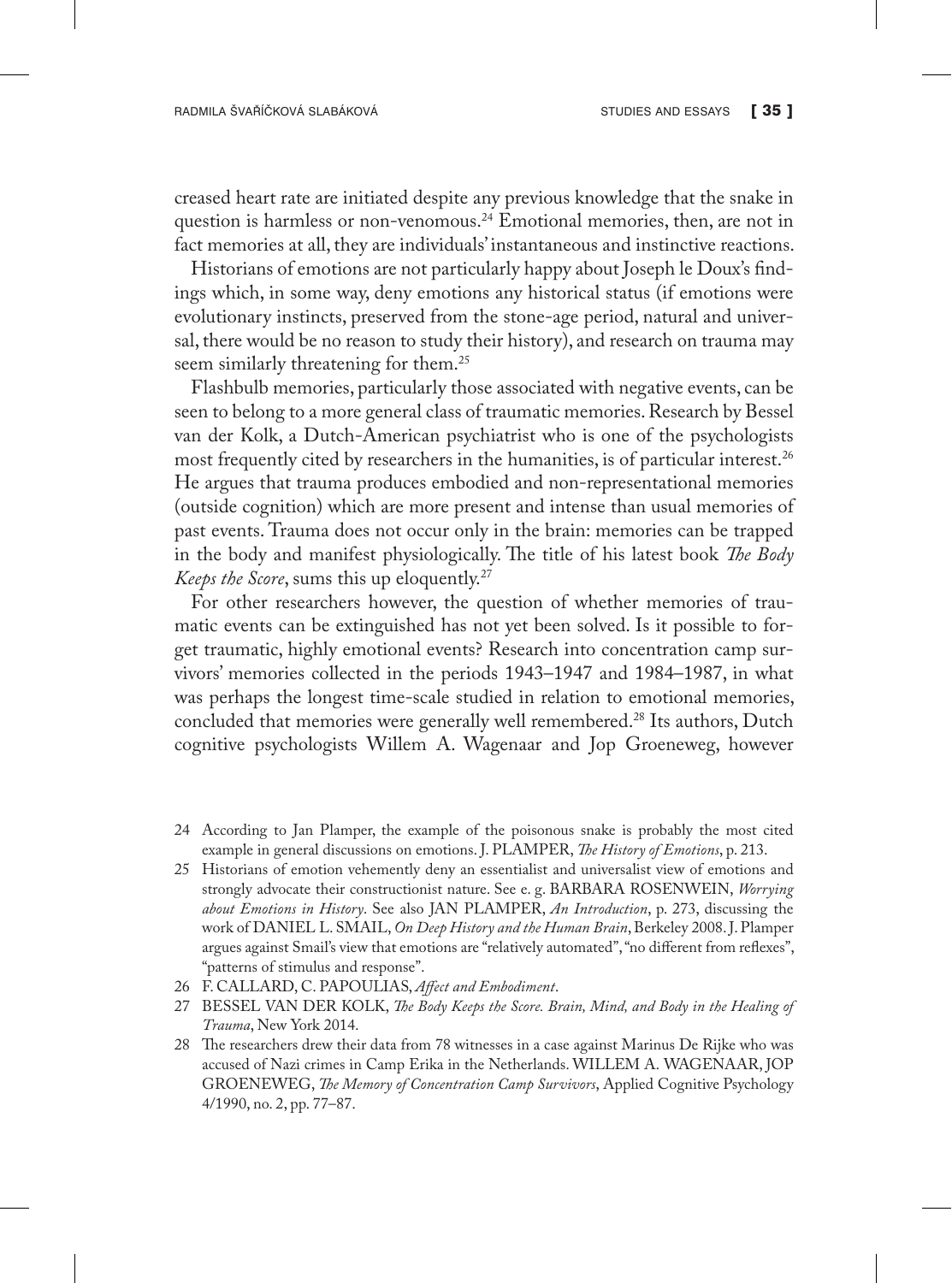also asserted that "specific but essential details were forgotten", such as having been maltreated or having witnessed murder. Survivors also tended to forget the names and appearance of their torturers. It seems that even emotionally intense memories can be forgotten as well as memories for nonemotional events.

Studies of flashbulb memories have in this sense curiously confirmed the conclusions of Wagenaar and Groneweg. Of particular importance for historians of self-narrative genres are examinations of flashbulb memories that encompass recollections of events over an extended period of time, i.e. with long retention intervals. Although the majority of flashbulb memory studies have examined retention intervals of a few months or at most two to three years, one study conducted on the attack of 11 September 2011 used extended retention intervals of two and even ten years.29 This study, led by a consortium of researchers across the United States, examined flashbulb memories within a week of the attack and 11, 25 and 119 months after the attack. The event memories, i.e. remembered facts about the attack (for instance how many planes were involved), were explored together with flashbulb memories (the circumstances in which the participants learned about the attack). A total of 3,246 participants completed the first three surveys but the researchers' centre of interest was the set of 202 respondents who participated in all four surveys. The researchers examined the level of forgetfulness as well as the consistency between what the participants recollected at one time and what they recollected subsequently. They were also interested in the confidence the participants gave to their recollected memories.

The researchers observed that the level of emotional intensity declined over time and that both flashbulb and event memories were rapidly forgotten within the first year, but thereafter memories were not significantly forgotten. They considered the phenomenon of a "permastore", which means that memories retained for a certain period of time, usually around six years, cannot later be forgotten. Crucially, the participants remained very confident about their accurate flashbulb memories and any inconsistencies in these memories were more likely to be repeated than corrected over the period of ten years. On the other hand, event memories tended to be corrected, due to the influence of media such as films about the attack released over the research period, and discussions with friends. This research showed that recollections of extremely emotional events can be retained over a long period of time, but that their vividness does not ensure their accuracy. In other words, people may keep a high level of confidence in inaccur-

<sup>29</sup> W. HIRST, E. A. PHELPS, R. MEKSIN et al., *A Ten-Year Follow-Up of a Study of Memory for the Attack of September 11*, *2001*.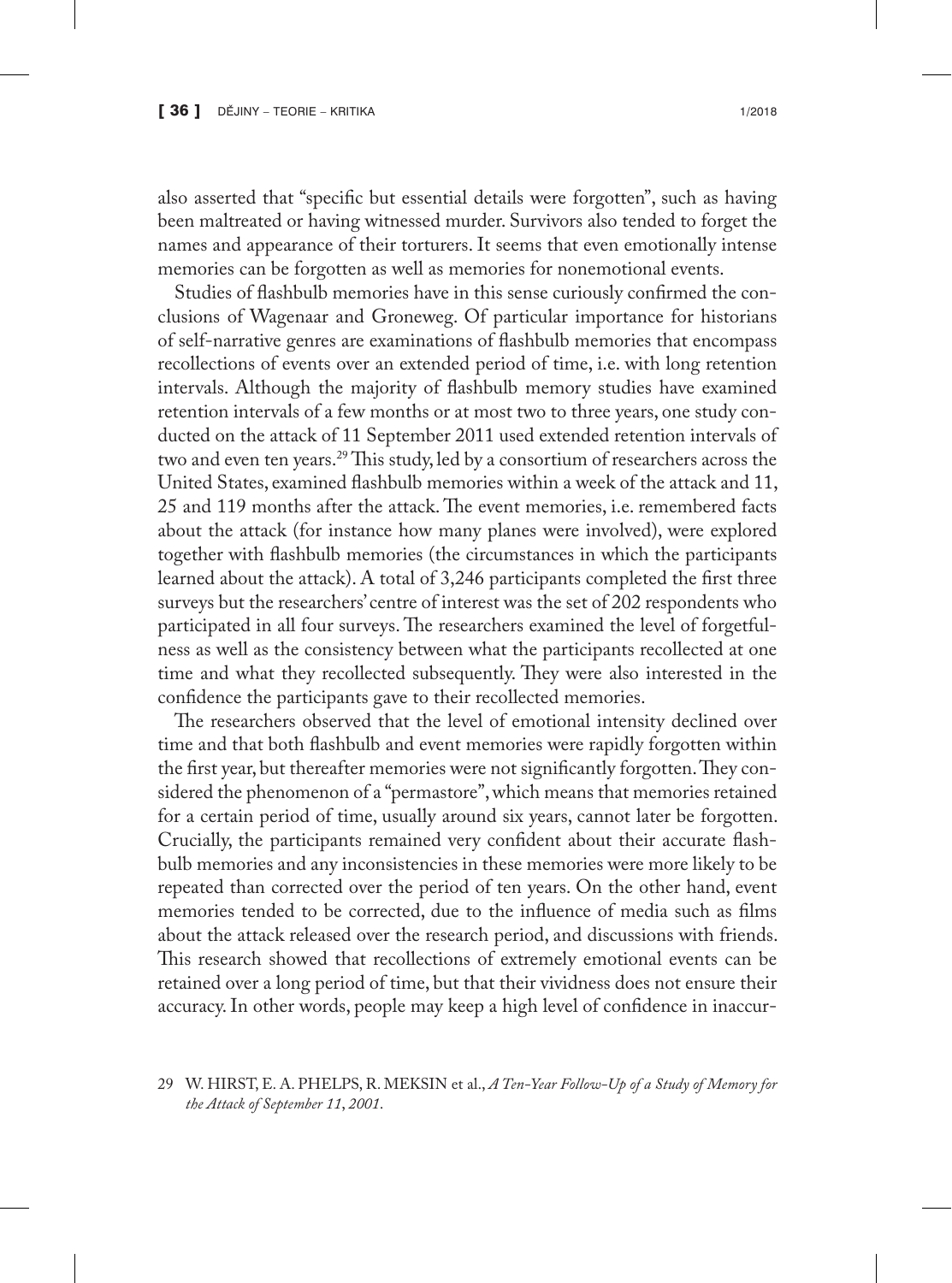ate memories of events that happened a long time ago. Such autobiographical memories of emotional events may not be forgotten even though they do not accurately reflect what really happened.30

#### **The Fading Affect Bias and Autobiographical Memory**

Let us turn our attention to another subdiscipline examining the relationship between memory and emotion in personal memory, the fading affect bias (FAB). Initially introduced to explain the decline in the emotionality of certain events over time in general, the FAB is currently understood as a tendency to forget the emotion associated with negative memories more quickly than the emotion associated with positive memories.31 Research into the FAB is usually conducted on the basis of diary records, with participants evaluating their emotions associated with chosen events and re-evaluating those emotions after a certain period of time, usually several weeks or months.

A pioneering study in the field was that of David S. Holmes in 1970, who studied the diary records of 26 participants and asserted that negative emotions faded faster over time than positive emotions.<sup>32</sup> An American cognitive psychologist, W. Richard Walker initiated the modern era of FAB studies in 1997, with his discussion of the role of memory in remembering emotions, observing as Holmes did that emotions associated with unpleasant events faded more rapidly than emotions associated with positive events.<sup>33</sup>

The FAB is usually explained as the result of a tendency towards self-consistency and self-protection, towards maintaining the positivity of the self-concept.<sup>34</sup> However, researchers have asked to what extent positivity and cheerfulness are

- 30 The authors discussed the possible consequences of flashbulb memories for collective memory of important public events, which can become stable over time although they might be based on inconsistent autobiographical flashbulb memories. They also advanced an explanation of the phenomenon – flashbulb memories are unlike other autobiographical memories built around public events.
- 31 An overview of the history of research on the FAB in W. RICHARD WALKER, JOHN J. SKOWRONSKI, *The Fading Affect Bias. But What the Hell is it For?*, Applied Cognitive Psychology 23/2009, no. 8, pp. 1122–1136.
- 32 DAVID S. HOLMES, *Differential Change in Affective Intensity and the Forgetting of Unpleasant Personal Experiences*, Journal of Personality and Social Psychology 15/1970, no. 3, pp. 234–239.
- 33 W. RICHARD WALKER, RODNEY J. VOGL, CHARLES P. THOMPSON, *Autobiographical Memory. Unpleasantness Fades Faster than Pleasantness Over Time*, Applied Cognitive Psychology 11/1997, no 5, pp. 399–413.
- 34 W. R. WALKER, J. J. SKOWRONSKI, *The Fading Affect Bias. But What the Hell is it For?*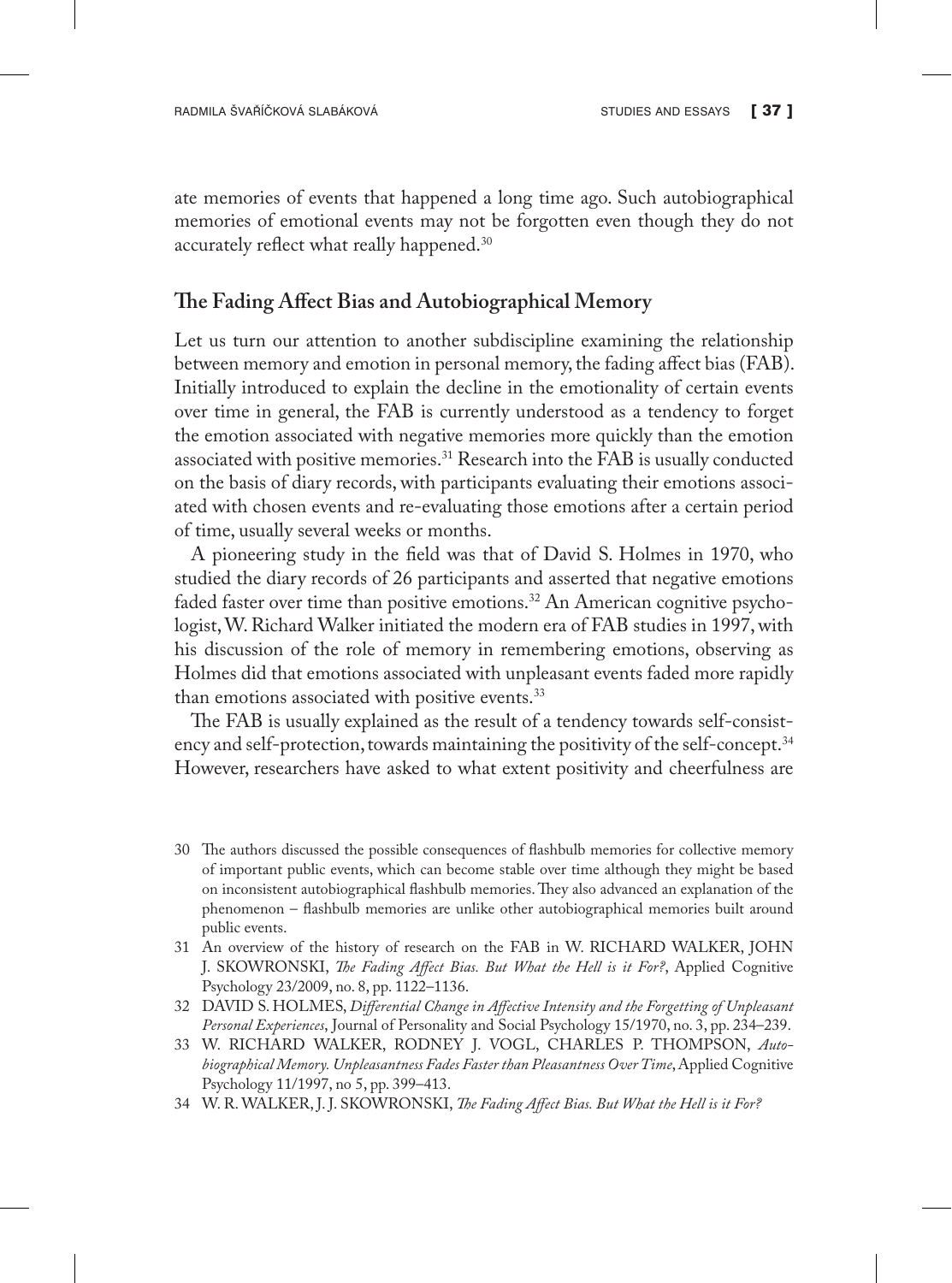the effects of cultural norms and values. Since the majority of FAB research has been carried out on American undergraduates, the researchers have looked at whether the FAB could be the result of American culture preferring positivity as a typical American worldview.35 It has also been observed that cheerfulness and happiness are considered desirable and good in European and American culture but that this is not a universal emotional norm.<sup>36</sup> These questions recently led to a pancultural study of the FAB, based on the recollections of 562 participants across ten cultures. The researchers included Afro-Americans and Native Americans in this study because they hypothesized that their treatment in the past might have influenced how they remember emotions. Nevertheless, they observed the FAB everywhere, depending on local culture, but as an omnipresent emotion. According to the researchers, the FAB is an affect regulation mechanism that is not impacted by cultures and norms (like facial expressions, which according to Paul Ekmann are also universal).<sup>37</sup>

These observations have tremendous implications for the study of autobiographical memory and thus for any analysis of ego-documents, particularly those provided by the contemporary era. If the FAB occurs automatically, then its effect cannot be interpreted as an intentional selection of what an author preferred to recollect or leave to posterity in their memoir, autobiography or oral-history interview. Historians should consider this effect when analysing any autobiographical account and the emotions expressed in it. A tendency towards a positive life story (the well-known phenomenon of looking back on one's life through rose tinted glasses) has been most strongly observed among older participants – the older the participants, the stronger the FAB.38

Not only did these researchers observe that emotions associated with positive memories tend to fade more slowly than emotions associated with negative

- 35 TIMOTHY D. RITCHIE, TAMZIN J. BATTESON, ANETTE BOHN, *A Pancultural Perspective on the Fading Affect Bias in Autobiographical Memory*, Memory 23/2015, pp. 278–290.
- 36 JOZEFIEN DE LEERSNYDER, BATJA MESQUITA, ALBERT DUSTIN, *The Cultural Regulation of Emotions*, in: Handbook of Emotion Regulation, (ed.) James J. Gross, Guilford 2015, pp. 284–304. The scholars advanced an anthropological research of Catherine Lutz on Ifaluk people in the South West Pacific for whom happiness is not a desirable emotion because it supresses social duties. Catherine Lutz's research is often quoted by the historians of emotions emphasizing her social constructivist approach, see e. g. B. ROSENWEIN, *Problems and Methods in the History of Emotions*, p. 4; J. PLAMPER, *The History of Emotions*, pp. 106–109.
- 37 T. D. RITCHIE, T. J. BATTESON, A. BOHN, *A Pancultural Perspective.*
- 38 TIMOTHY D. RITCHIE, CONSTANTINE SEDIKIDES, JOHN J. SKOWRONSKI, *Does a Person Selectively Recall the Good or the Bad from their Personal Past? It Depends on the Recall Target and the Person's Favourability of Self-Views*, Memory 25/2017, pp. 934–944.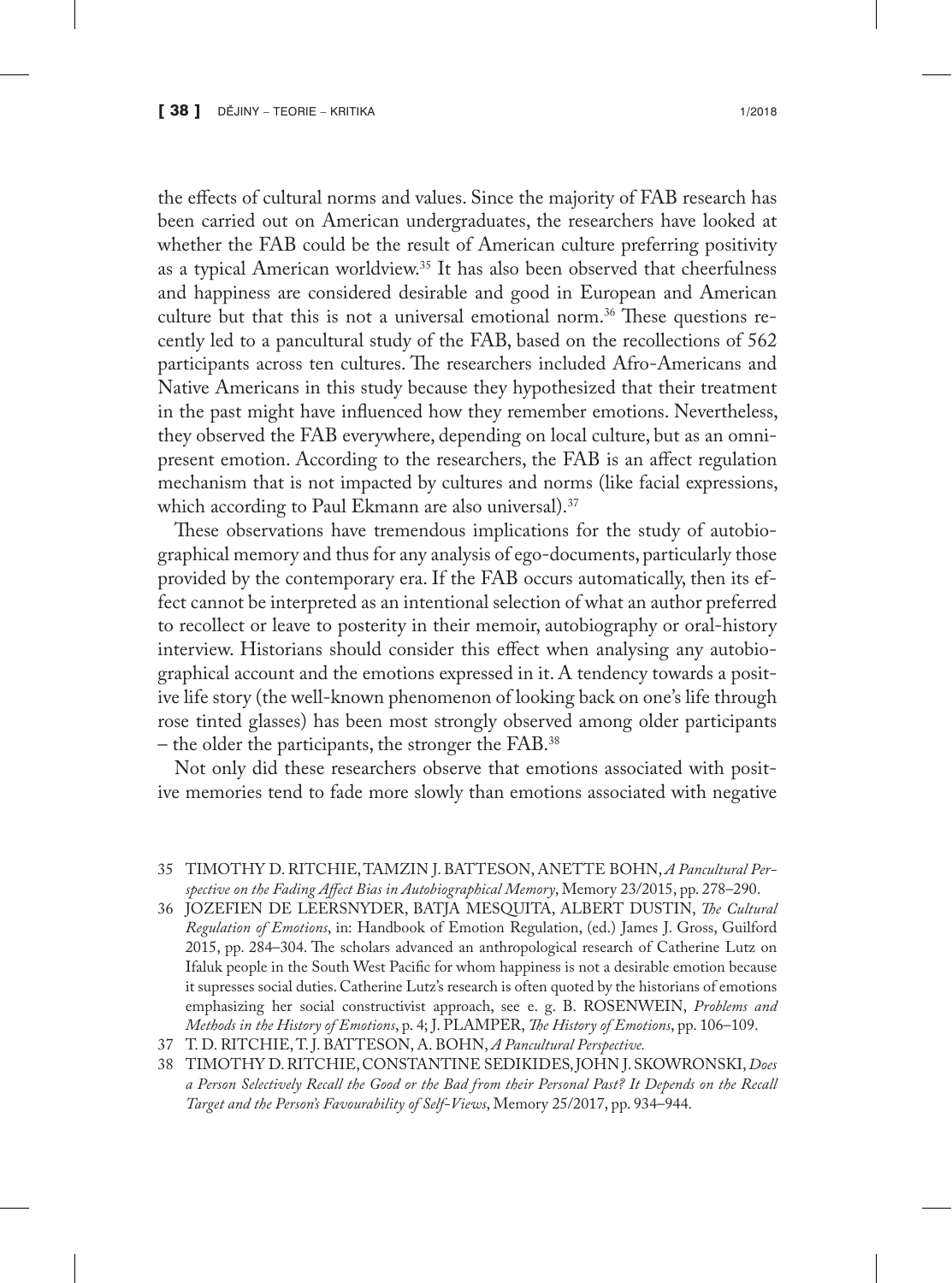memories, but also that negative emotions are more likely to become positive over time than vice versa.39 Talking to others after a given event plays an important role in the way we remember our emotions associated with that event: talking about positive emotions enhances the intensity of our recalled emotions whereas talking about negative emotions decreases their emotional intensity.<sup>40</sup>

Nevertheless, research into the FAB is not without controversy. "Bad is stronger than good", social psychologist Roy F. Baumeister and his colleagues affirmed fifteen years ago in an extremely well documented study, arguing that "recall for emotional events appears to favour bad ones" and that bad emotions have a greater impact than good emotions.<sup>41</sup> They argued that it is worse for us to lose 5 dollars than to gain 100 dollars, and emphasized that negative emotions contain more information useful for long-term survival than positive emotions do.

Although these scholars saw "bad is stronger than good" as a "general principle across a broad range of psychological phenomena", more recent research into the FAB, cited above, has refuted their argument as not applicable for individual personal and autobiographical memory.

Moreover, one very recent study of the FAB casts more light on the supposed omnipresent rose-tinted glasses of our autobiographical memory. In that study, participants were asked to recall events that had happened between one and 24 months previously and establish their emotional intensity.<sup>42</sup> After a month they did the same, then again after two months, and again after two weeks. The results showed that the FAB and its intensity depended largely on whether we are recalling information associated with ourselves or with others. Positive self-information was better recalled than negative self-information, but this tendency was not found in relation to others. Threatening situations were a particular cause of negative thinking about others. Moreover, information recalled about others depended on our evaluation of that person – information related to people we like was remembered with positive emotions, whereas this was

- 39 JOHN J. SKOWRONSKI, W. RICHARD WALKER, DAWN X. HENDERSON, GARY D. BOND, *The Fading Affect Bias. Its History, Its Implications, and Its Future*, Advances in Experimental Social Psychology 49/2013, pp. 166–215.
- 40 W. R. WALKER, J. J. SKOWRONSKI, *The Fading Affect Bias. But What the Hell is it For?*
- 41 ROY F. BAUMEISTER, ELLEN BRATSLAVSKY, CATRIN FINKENAUER, KATH-LEEN D. VOHS, *Bad is Stronger than Good*, Review of General Psychology 4/2001, pp. 323– 370. A similar perspective – that emotions associated with negative events should be especially persistent across time – was advanced by Sigmund Freud in his theory of repressed memories.
- 42 D. RITCHIE, C. SEDIKIDES, J. J. SKOWRONSKI, *Does a Person Selectively Recall the Good or the Bad from their Personal Past?*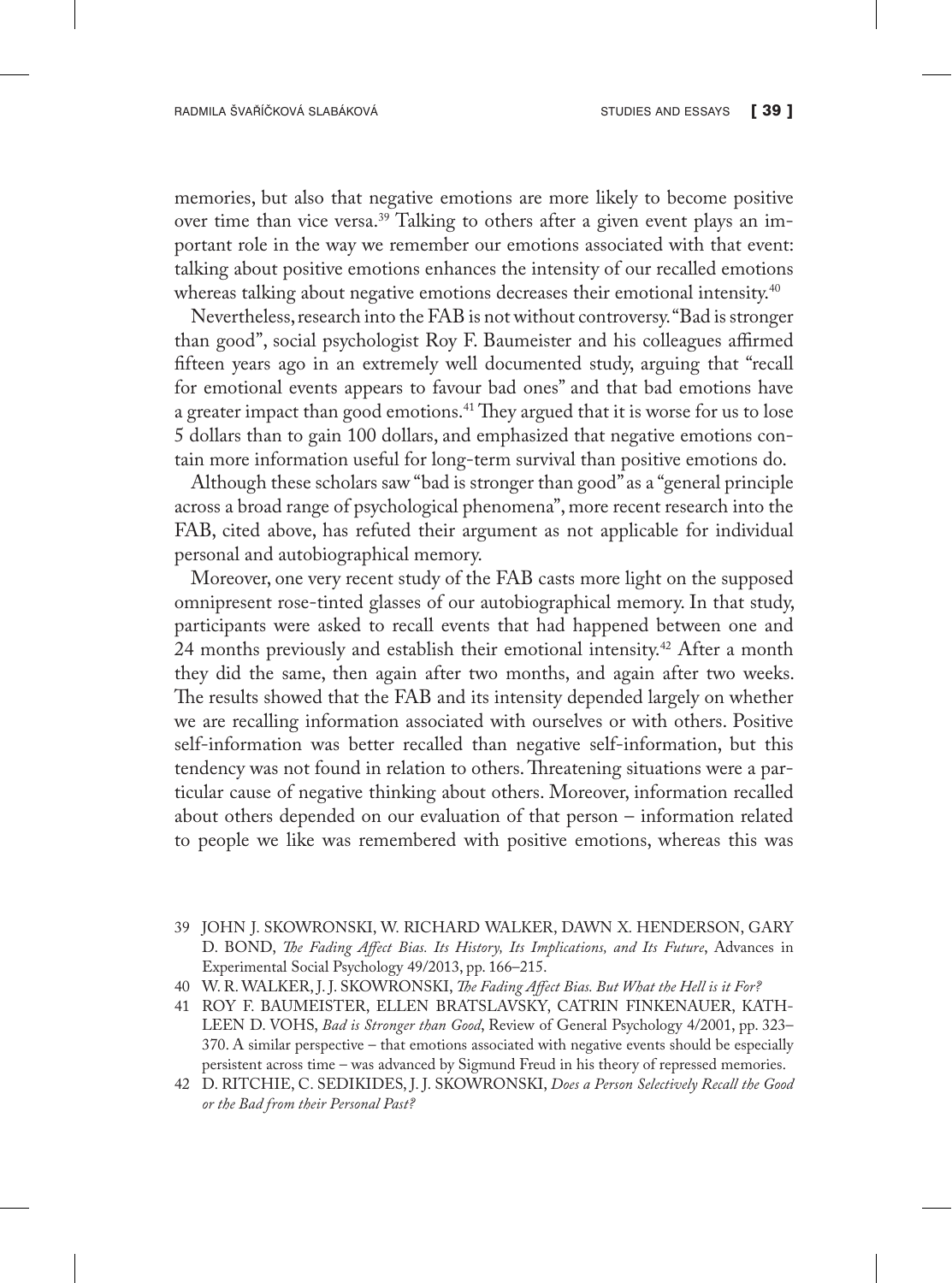not true for information related to disliked people. In general, the researchers' expectations that people would recall information about themselves most positively and about others most negatively were largely confirmed.<sup>43</sup>

The FAB, then, seems to result in a tendency towards positive autobiographical memories, related to self-enhancement and self-consistency. This is an important phenomenon, which must yet be tested under a variety of conditions. For instance, a longer interval of recall – five or more years – would be of particular interest for historians working with autobiographical memory and ego-documents such as oral history accounts.

So far we have seen that particular subdisciplines of memory and emotion research have reported outcomes that can together form a useful picture, although they rarely communicate with each other. Research into traumatic memory has shown that emotionally intense memories can be retained over a long period of time, even forty years, but that they are subject to partial forgetting and distortion. Extremely emotional memories such as flashbulb memories can also fade over time, and more importantly, their vividness and level of confidence are not always to be believed: they may inaccurately reflect what happened. This should be seen as a warning for all historians working with autobiographical memory, that emotionally vivid accounts of events, which happened a long time ago, should be interpreted with caution.

Research into the FAB has reported that there is a difference between how we forget emotions associated with positive and negative events. Emotions associated with negative memories tend to fade more quickly than emotions associated with positive memories. It is explained, among others, by the tendency towards self-consistency and self-protection. Although the study we mentioned on concentration camp survivors' memories was not specifically related to the FAB, it is clear that such a tendency towards self-consistency and self-protection could explain the survivors' partially distorted memories of traumatic events.

### **Emotions and Cognition – Contrasting or Overlapping?**

As I previously mentioned, neuroscientists and psychologists like Joseph le Doux and Bessel van der Kolk considered emotions to be physical and unconscious phenomena, distinct from cognition. This distinction has its roots in the

<sup>43</sup> The authors also evoked the impact of storytelling – people usually tell positive stories about people they like and negative stories about people they dislike. If stories are retold, memory is strengthened in a person-congruent manner.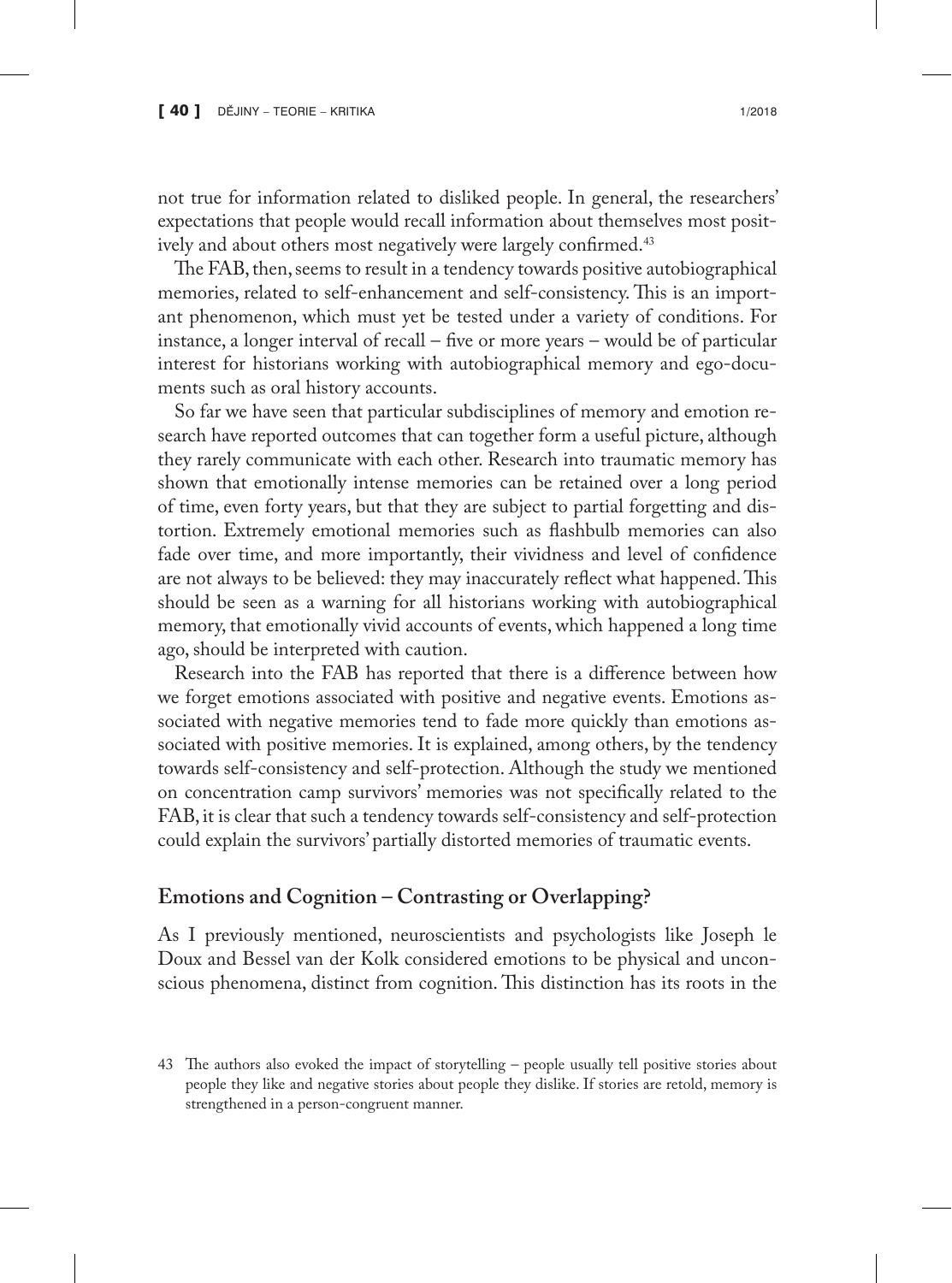Cartesian division of mind and body, rationality and emotion, in a prevailing paradigm of modernity. It is therefore unsurprising that scholars in various disciplines, including history and psychology, long disregarded emotions as something inferior to thinking, as "parasites" of rationality, unwanted but inevitable.<sup>44</sup> Although emotions were the subject of psychological study in the early 1900s, the concept of emotions was then attacked by empirical psychologists in the 1930s and 1940s.45 One of them, Max Meyer, proclaimed in 1933: "The will (of Freud) had virtually passed out of our scientific psychology today, the emotion is bound to do the same. In 1950 American psychologists will smile at both these terms as curiosities of the past. "46 Meyer's words became true between the 1950s and 1970s, a period in which emotions were literally banished from the field of psychology.47 Only relatively recently have psychologists and neuroscientists began to research emotions in more detail.

One of the first scientists to argue against the dualist separation of cognition and emotion was Antonio Damasio, a Portuguese-American neuroscientist. In his well-known 1994 book *Descartes' Error: Emotion, Reason and the Human Brain*, he depicted emotions as not mutually exclusive and as playing an important role in social cognition and decision-making.<sup>48</sup> However, Damasio's work was not welcomed by historians of emotions – he considered emotions purely physical signals of the body reacting to external stimuli, the role of which is to simplify, accelerate or improve higher cognitive processes.<sup>49</sup>

- 44 DAMIEN BOQUET, PIROSKA NAGY, *Une histoire des émotions incarnées*, Médiévales 61/2011, pp. 5–24, esp. 7, www.puv-univ-paris8.org/media/ouvr\_pdf/528\_IntroMed61.pdf, accessed October 5, 2015.
- 45 *Designing Positive Psychology. Taking Stock and Moving Forward* (eds.) KENNON M. SHEL-DON, TODD B. KASHDAN, MICHAEL F. STEGER, Oxford 2011, p. 104.
- 46 MAX MEYER, *That Whale Among the Fishes The Theory of Emotions*, Psychological Review 40/1933, pp. 292–300, www.brocku.ca/MeadProject/Meyer/Meyer\_1933.html, accessed August 4, 2018.
- 47 *Designing Positive Psychology. Taking Stock and Moving Forward* (eds.) K. M. SHELDON, T. B. KASHDAN, M. F. STEGER.
- 48 ANTONIO DAMASIO, *Descartes'Error. Emotion, Reason and the Human Brain*, New York 1994. Damasio's examination of patients with damage to the part of the brain that generates emotions is widely known. These patients could not feel emotions and, suprisingly, they could not make decisions either.
- 49 Strong arguments against Damasio's investigations can be found e.g. in J. PLAMPER, *The History of Emotions*, pp. 214–219.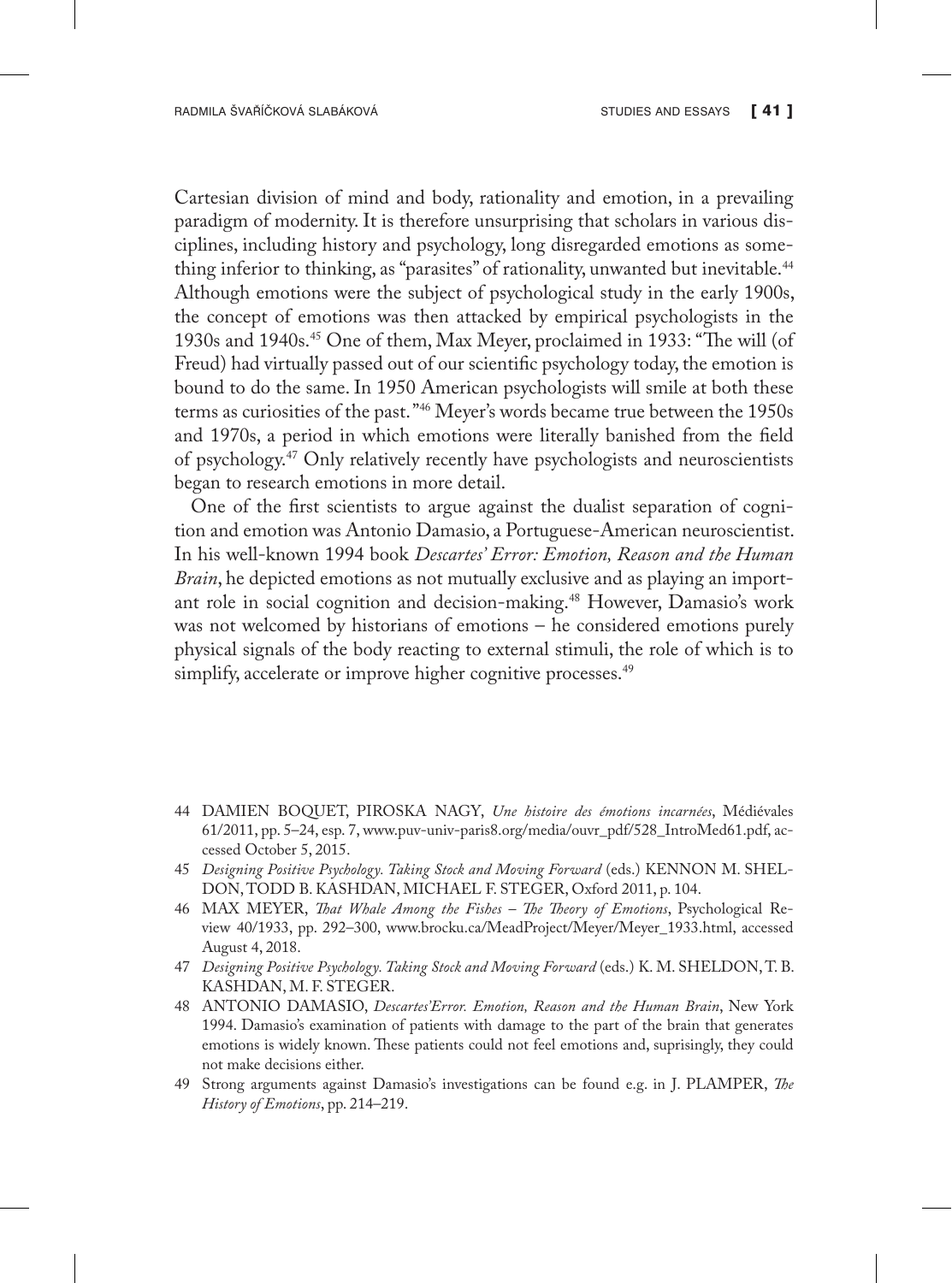# **Cognitive Appraisal Theory of Emotions and Reconstructions of Emotions**

As can be seen from the aforementioned research, there are two contradictory answers to the question of whether emotions are stored permanently (which is closely related to the question of where emotions are stored). According to Joseph LeDoux and his colleagues, "memories for the emotional significance of events are stored permanently and mediated by different brain circuits than memories for events themselves".<sup>50</sup> Other researchers have argued that emotions are not stored directly in memory at all, but are reconstructed "based on recall of emotion eliciting circumstances".51 In other words, we do not remember past feelings at all, but reconstruct feelings based on our memory of past circumstances (what happened, what we thought, how we behaved, etc.) and our beliefs about what we were likely to have felt then.<sup>52</sup> Only representations of feelings are available to us, the feelings as such cannot be accessed directly. Thus, emotions do not persist in memory per se. Illustrative are, in this perspective, the ideas of William James, who already in 1890 argued that: "The revivability in memory of the emotions" is very limited. "We can remember that we underwent grief or rapture, but not just how the grief or rapture felt."<sup>53</sup>

In contrast to neuroscientists like Joseph le Doux or Antonio Damasio, some cognitive psychologists do not consider the body to be a source of emotion at all. For them, emotions are related to evaluations, judgements and mental processes. In the 1970s, American philosopher Robert C. Solomon argued that emotions are not passions, but are tools with which we observe the world and engage in it.54 His theory of emotions as judgments became inspirational for many other cognitive scientists who consequently developed the appraisal theory of emo-

- 50 The scientists' arguments are cited and debated in LINDA J. LEVINE, VINCENT PRO-HASKA, STEWART L. BURGESS, *Remembering Past Emotions. The Role of Current Appraisals,*  Cognition and Emotion 15*/*2001, pp. 393–417.
- 51 L. J. LEVINE, V. PROHASKA, S. L. BURGESS, *Remembering Past Emotions.*
- 52 LINDA J. LEVINE, HEATHER LENCH, MARTIN A. SAFER, *Functions of Remembering and Misremembering Emotion*, Applied Cognitive Psychology 23/8, 2009, pp. 1059–1075.
- 53 W. JAMES, *The Principles of Psychology*, p. 474. Quoted in SVEN-AKE CHRISTIANSON, MARTIN A. SAFER, *Emotional Events and Emotions in Autobiographical Memories*, in: Remembering our Past. Studies in Autobiographical Memory, (ed.) David C. Rubin, Cambridge 1995, pp. 218–243, esp. p. 230.
- 54 DAMIEN BOQUET, PIROSKA NAGY, *Pour une histoire des émotions. L'historien face aux questions contemporaines*, in: Le sujet des émotions au Moyen Âge, (eds.) Damien Boquet, Piroska Nagy, Paris 2009, pp. 15–51 (p. 1).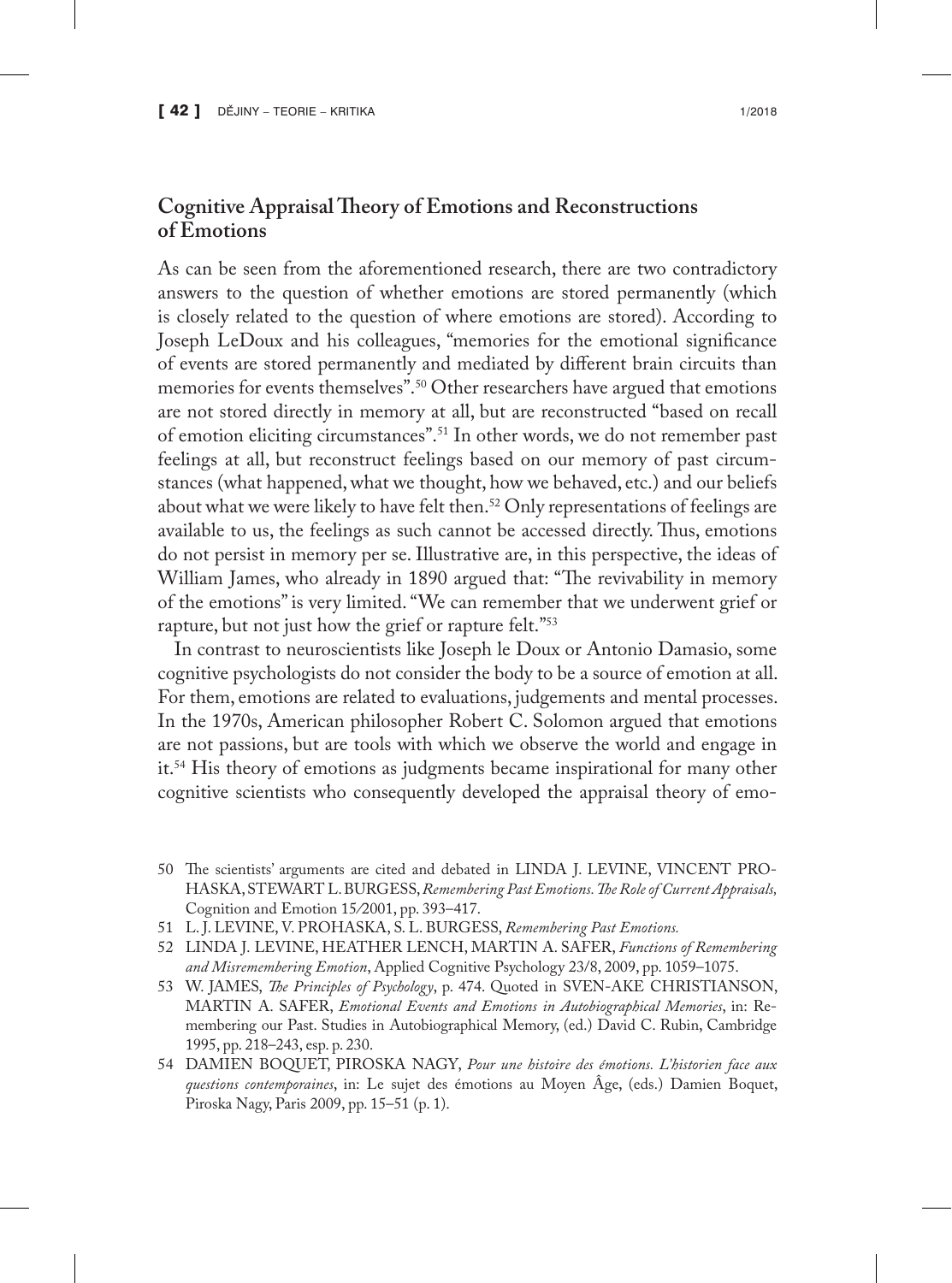tions. In particular, Linda J. Levine, director of the Interdisciplinary Affective Science Laboratory and a co-founder of the interdisciplinary journal Emotion Review, and her colleagues argued that the disparate viewpoints mentioned above might be reconciled by noticing that the representation of emotion may have different properties depending on the memory system involved.<sup>55</sup>

Two memory systems are currently distinguished in the psychology of memory: explicit and implicit memory systems. The explicit (declarative) memory system comprises semantic memory and episodic (autobiographical) memory. While in semantic memory we remember learned facts (knowing what – for instance that the Earth is round), episodic memory has been traditionally defined as the ability to recollect our past experience, tied to a specific time and context. For example, our wedding day or a holiday in Croatia. If we recall these events, we have the subjective feeling of remembering.

While semantic and autobiographical memories can be consciously brought about, the implicit (non-declarative) system of memory works without us being aware of it. Implicit procedural memory enables us to perform automatic actions without any conscious reflection (knowing how – to ride a bicycle), while various forms of priming (perceptual and conceptual) refer to the higher likelihood we will recognize a stimulus which we have already unconsciously perceived earlier.<sup>56</sup>

Linda J. Levine and her colleagues suggest that the explicit memory system enables people to "consciously reconstruct how they felt in the past".57 It is noticeable that people do so without experiencing strong subjective feelings of physiological changes. However, their investigations make clear that explicit representation is not the only way in which past emotion can persist in memory. They argue that the "implicit memory system allows representations of past emotional experience to persist even when there is no recollection of the original experience". This memory becomes accessible "without deliberation" when "the resulting experience shares many of the properties of the original emotional experience". In this case, people experience subjective feelings and physiological changes, it is vivid memory.58

<sup>55</sup> L. J. LEVINE, H. LENCH, M. A. SAFER, *Functions of Remembering and Misremembering Emotion*.

<sup>56</sup> ASTRID ERRL, *Memory in Culture*, New York 2011, pp. 84–86.

<sup>57</sup> L. J. LEVINE, H. LENCH, M. A. SAFER, *Functions of Remembering and Misremembering Emotion*.

<sup>58</sup> L. J. LEVINE, H. LENCH, M. A. SAFER, *Functions of Remembering and Misremembering emotion*. A seminal example of implicit memory was introduced by Édouard Claparède, a Swiss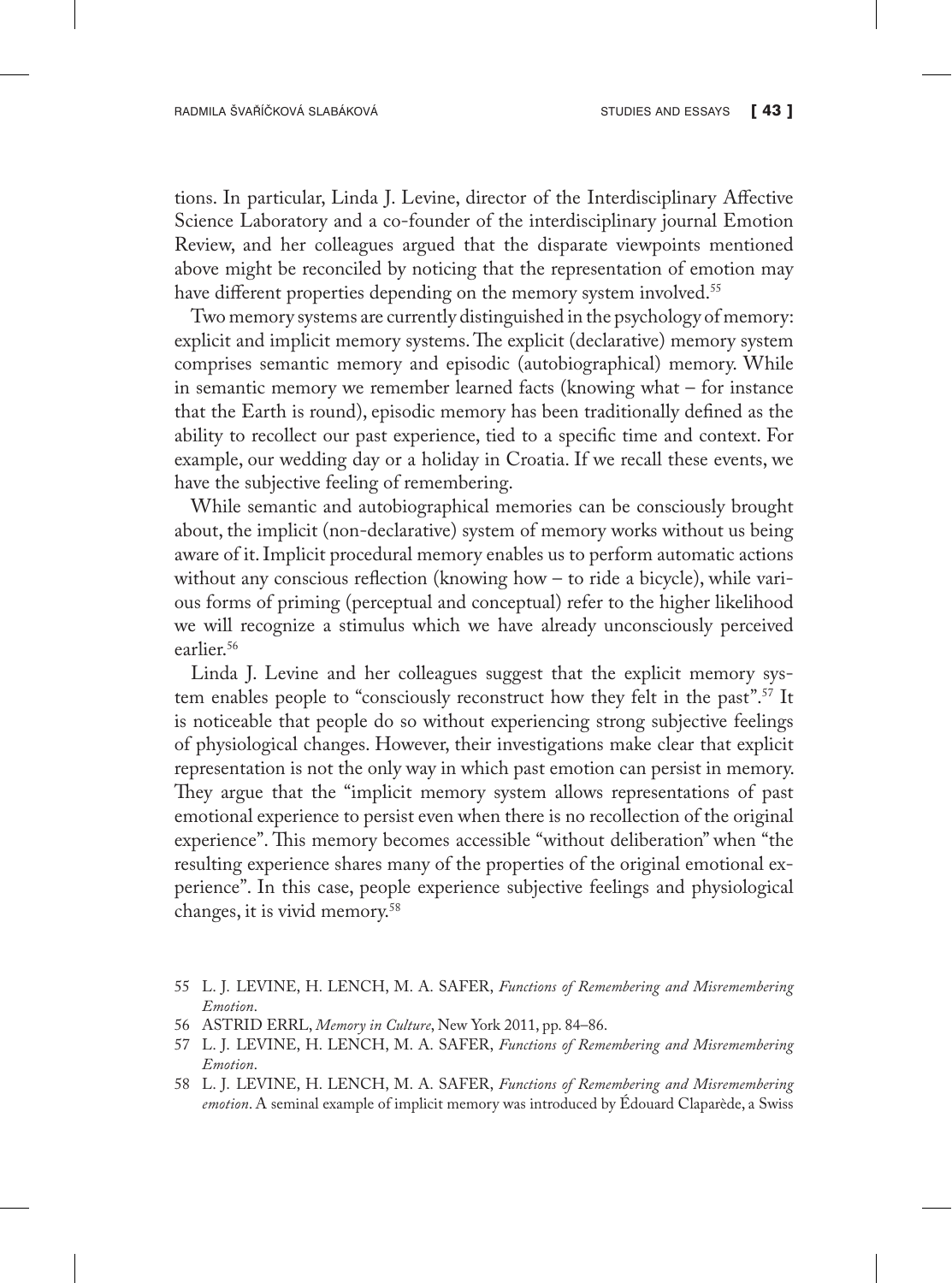According to these researchers, both types of memory are subject to forgetting and bias over time as people's goals and appraisals of past emotional events change. Emotions are thus the subject of perpetual reconstruction, as documented by various experiments. For instance, in their already relatively outdated study from 1994, Canadian social psychologist Diane Holmberg and her colleague John Holmes found that husbands whose marriages had become less happy over time recalled early marital interactions as more negative than initially reported. 59 Another experiment was conducted with college students who were asked to assert how anxious they had felt before a midterm exam.<sup>60</sup> The students were divided into two groups – one group learned their grades before recalling their pre-exam emotions, the second group learned their grades after recalling their pre-exam emotions. In contrast to the second group, students who learned that they got good grades underestimated how anxious they had felt before the exam, while students who received poor grades overestimated how anxious they had felt. The investigators concluded that the post-event information about their grades led to the distortion of their memories of past feelings.

Other researchers have argued that remembering emotions is often moodstate dependent. In short, if we are sad we better recall sad events and if we are happy we better remember happy events.<sup>61</sup>

#### **Discussion and Conclusion**

There has been much fascinating research on the relationship between emotions and memory over the past couple of decades. This research has come from within several subdisciplines of psychology and neuroscience, and there has been very little communication between them. Each of these subdisciplines has developed its own paradigm and research agenda. For this reason, it is difficult to give an unambiguous answer to our initial questions about how emotions are remembered in ego-documents. For researchers looking at memory of trauma,

philosopher who in 1911 published his experience with a woman who suffered from amnesia and could not recollect the recent past – each morning Claparède had to reintroduce himself. During one of their "introductions" Claparède hid a pin in his palm and when shaking woman's hand, he pricked her. The next time they met the patient refused to shake Claparède's hand although she couldn't explain why because she did not recollect ever having met the doctor, https://en.wikipedia.org/wiki/%C3%89douard\_Clapar%C3%A8de, accessed August 4, 2018.

<sup>59</sup> Quoted in A. ERRL, *Memory in Culture*, p. 88.

<sup>60</sup> L. J. LEVINE, D. A. PIZARRO, *Emotion and Memory Research. A Grumpy Overview.*

<sup>61</sup> L. J. LEVINE, D. A. PIZARRO, *Emotion and Memory Research. A Grumpy Overview.*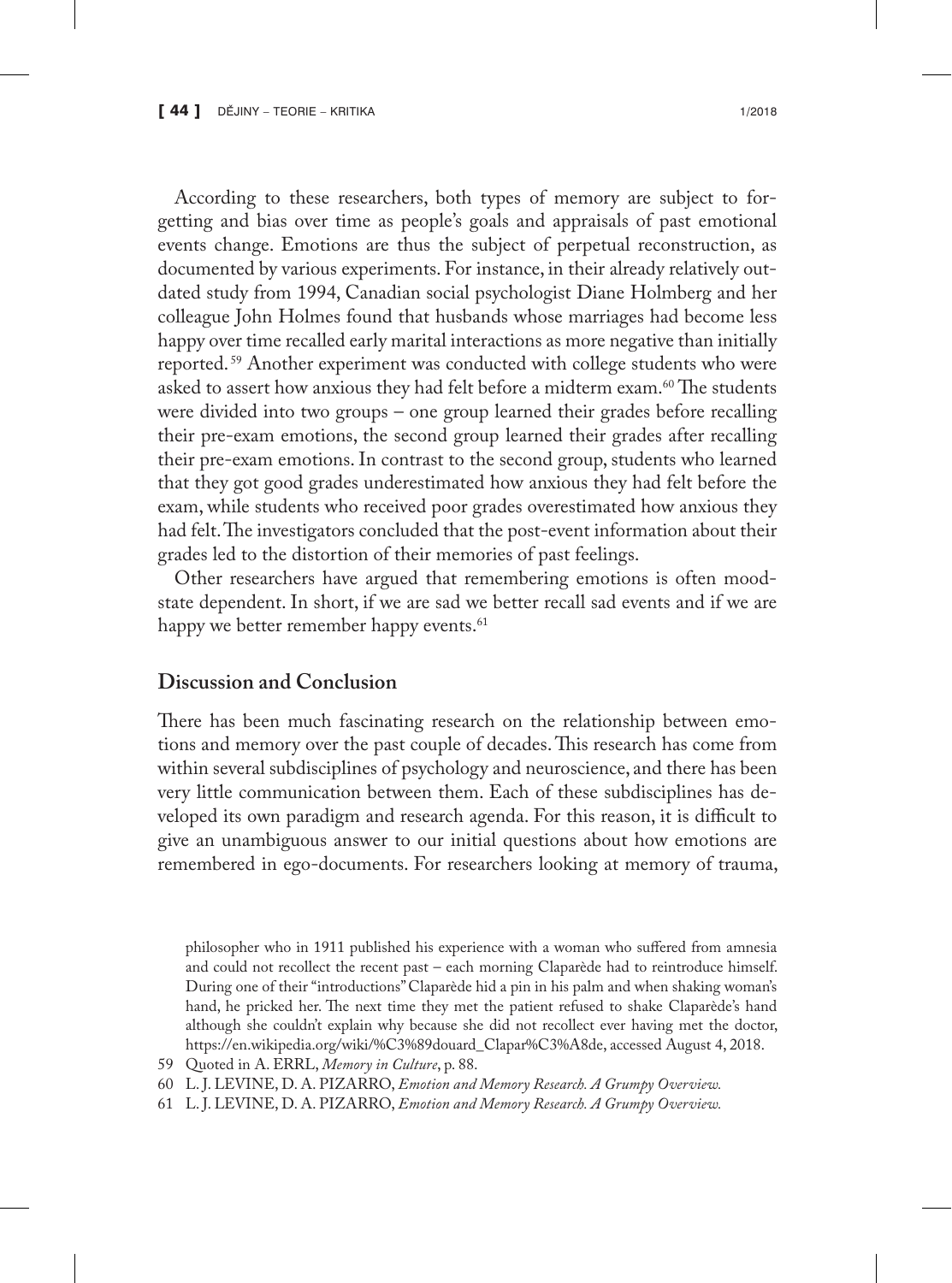strong emotional memories are inscribed indelibly into our body regardless of our will. For others, emotional memories are subject to reconstruction, similar to memories of neutral events. Some researchers claim that we must distinguish between emotional memories and memories of emotions, while others argue for a distinction between the different memory systems involved in remembering emotions. These disparate findings should teach humanities scholars working with ego-documents, including historians of emotions, not to pick up any one isolated theory of psychology or neuroscience and base their research on it. Astonishing (and cautioning) is especially the rapidity with which the scholars of life sciences publish new updates of their very recent investigations. $62$ 

Nevertheless, there do seem to be at least two points of agreement where memory and emotion are concerned: 1) that the intensity of emotions changes over time, and 2) that emotions enhance our memories of past events (at least for certain details of memories).

Investigations into flashbulb memory and the FAB are of particular interest to historians working with autobiographical memory. The results of various experiments on flashbulb memory have shown that while memories of highly emotional public events can last and become stable and vivid over a longer period of time, they are selective and their vividness does not ensure their accuracy. The FAB casts light on positive life stories, above all among older persons, and informs us that the way we remember our past selves and others' past selves depends on various features including the mood of the persons who remember, their relationship towards persons who are remembered, and the frequency of subsequent recollections.

Cognitive appraisal theories are popular among historians of emotion because they deny that emotions are purely physical arousals. According to these theories, memories of past events (and our emotions associated with them) may change, and are related to our current goals and beliefs at the time of recollection. It is worth mentioning one more study on adolescents and their suicide feelings: adolescents were asked about their suicide feelings and interrogated again five years later; those who had forgotten about their suicide intentions in the meantime were doing better than the ones who remembered their intentions of suicide.63

<sup>62</sup> Jan Plamper appeals for "a sceptical and more responsible approach to neuroscience" manifested in the reading of meta-analyses and comparative analysis of a huge number of papers. J. PLAM-PER, *The History of Emotions*, p. 242.

<sup>63</sup> L. J. LEVINE, D. A. PIZARRO, *Emotion and Memory Research. A Grumpy Overview.*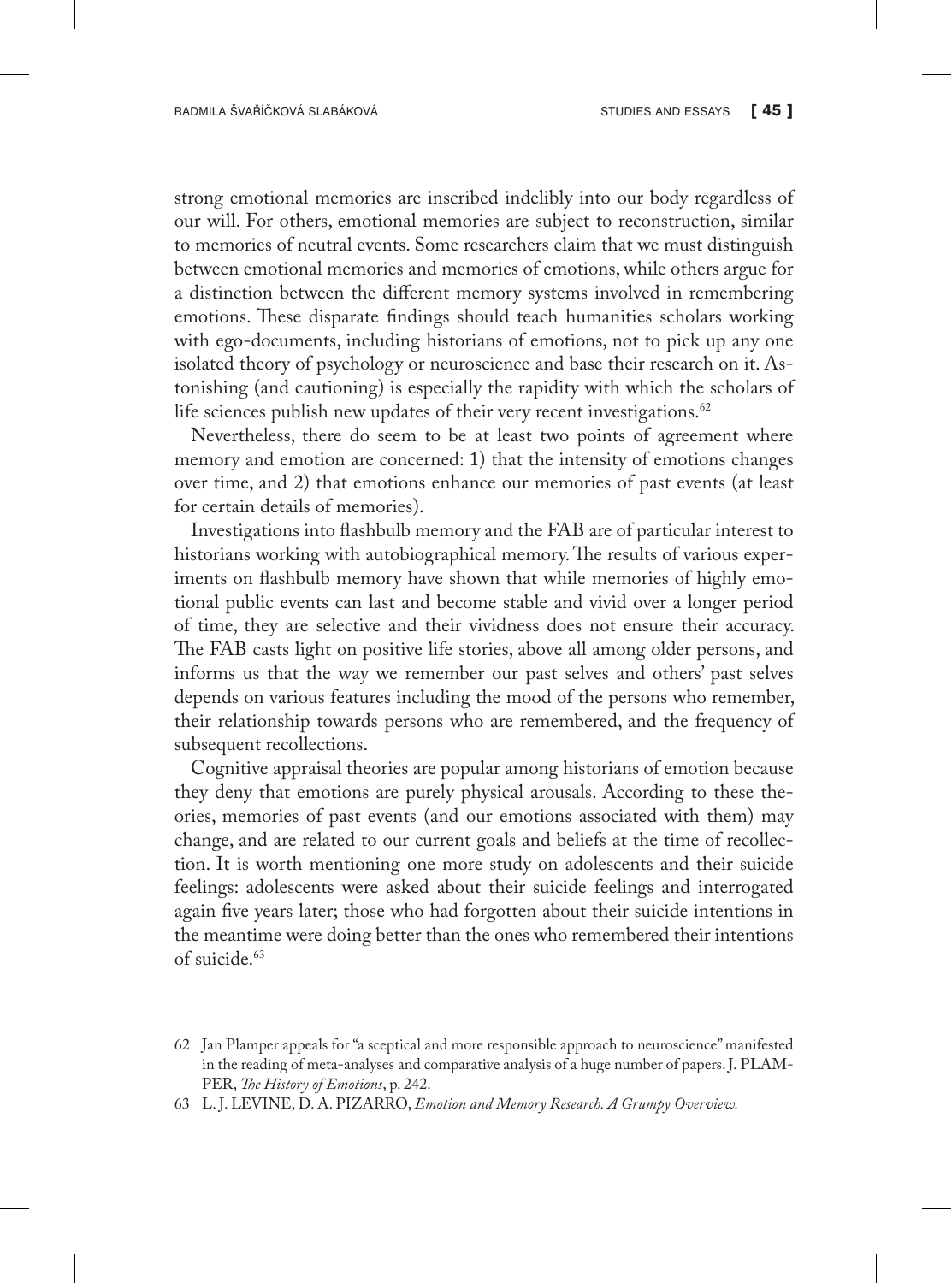What are the implications for historians dealing with emotions in egodocuments? First, the very complicated and still largely unknown relationship between memory and emotion problematizes the way historians treat emotions in ego-documents. In the light of the findings we have discussed, emotions cannot be taken at face value and considered direct and unchanged "mirrors of one's soul". Most of the researchers we have mentioned believe that emotions change over time, as do our memories of neutral events. In other words, when people recall how they felt in the past, their recollections are not always accurate. Historians should thus interpret all memories presented in ego-documents with caution, including those related to emotions. Emotionally intense memories such as traumatic memories or flashbulb memories may be particularly liable to distortion over time.

Second, although some historians of emotions prefer to study emotions as manifested in cultural norms and rules through normative texts, a focus on individual emotions in textual recollections may help us to return emotions to the bodies who experienced them. In this way, ego-documents can be read not only as products of one particular culture or another (and not only as discursive practices) but as reflections of real lived experience. Psychology and neuroscience can thus help us to return to the history of the whole person, both mind and body.

Last but by no means least, it is helpful for historians to keep track of the substantial amount of research that is going on in these related disciplines. Numerous recent psychological investigations have explored the relationship between memory and emotion over long periods of time and in real-world settings. Their outcomes are of particular relevance for historians of emotion dealing with autobiographical memory in the contemporary period, i.e. for oral historians. Some cognitive psychology studies have also made promising observations related to social and cultural context.

It should be noted that psychologists and neuroscientists have focused on the present-day emotions of present-day people. Their findings, apart from influential theories about stone-aged emotions of present-day persons, tell us little about emotions in the past. Was the reconstructive nature of memories of emotional events equally conditioned in the  $11<sup>th</sup>$  century as it is in the  $21<sup>st</sup>$  century? Did flashbulb memories, for instance, have the same impact on pre-Christian people? These questions remain open for further research.

If we return to our diary extract by countess Sophie Mensdorff-Pouilly, we can rethink what happened with her emotions over those thirty years – between the time in around 1800 when, as a young woman, she wrote about her intense feelings towards her future husband, and the later entries in her fifties in which she recorded her emotions as an older noblewoman. In the 1830s, when recol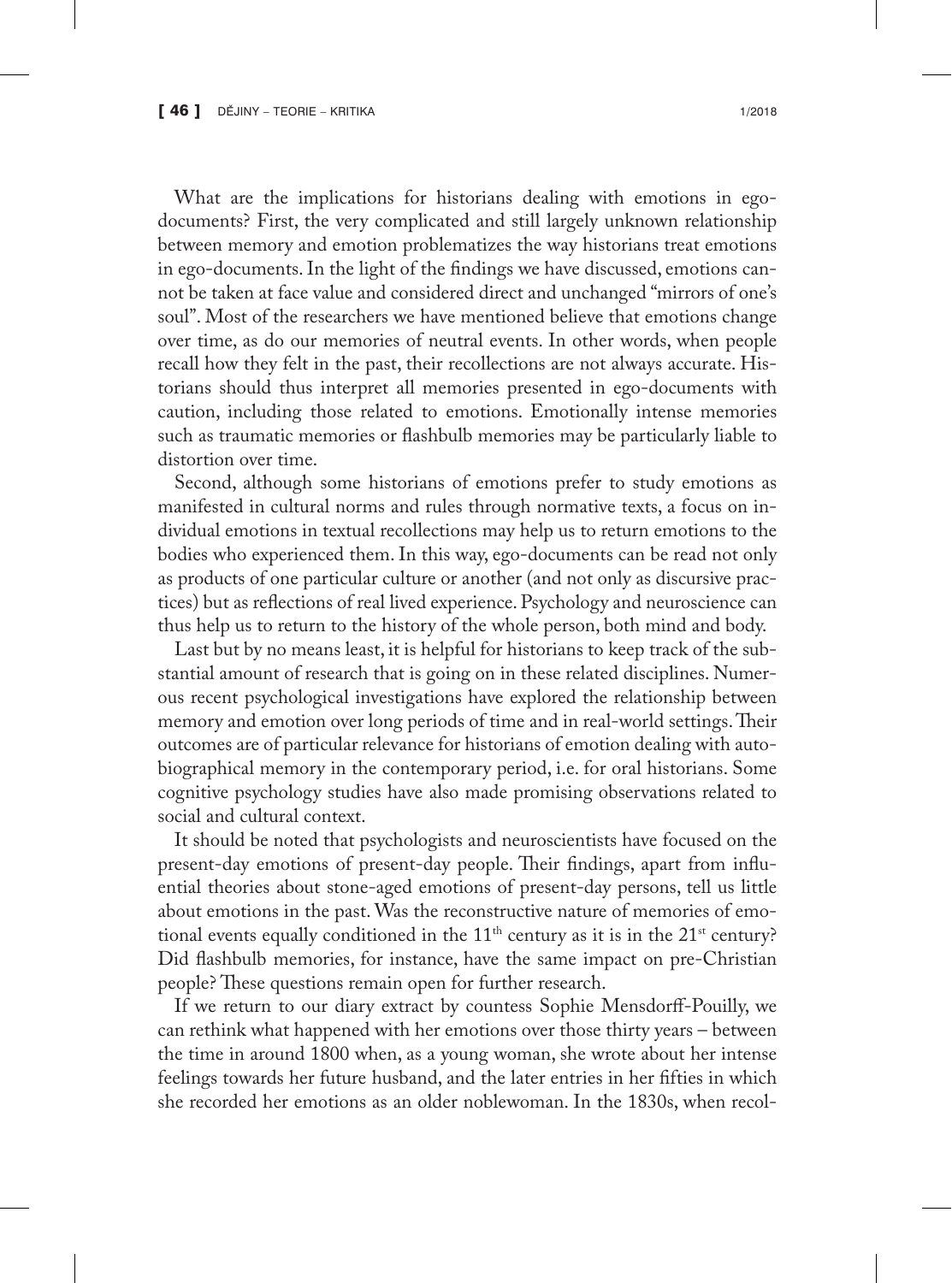lecting her initial meetings with her future husband, she convinces us she was very happy at that time. However, her original entries from around 1800 testify that she used to be anxious and cry, and therefore that what she later recollected in the 1830s was not completely accurate. It is very interesting to see that not even re-reading her original entries prevented her from claiming that her feelings had been different. We could explain her positive recollections by theorizing that her recollected "happiness" is the result of the FAB (memories associated with negative events tend to fade more quickly). This tendency towards positive memories associated with her initial meetings with her loved one could also be supported by her experience of a long and happy marriage with that same person.

However, she must have reread her initial entries because she does also note, in the 1830s, that she is experiencing the same gloomy thoughts and anxieties as she had at that time, meaning the 1800s. We can perhaps, in the perspective advanced by Linda J. Levine, argue that countess Sophie is both reconstructing how she might have felt thirty years ago and at the same time experiencing the same anxiety. She is reconstructing while consciously rereading her notes from that time and thinking about how she might have felt when she was alone without the person she had just fallen in love with. Remembering such thoughts was evidently particularly important for her "self " as expressed through her diary. If she had forgotten her "gloomy thoughts" entirely, she would have been astonished when re-reading her original entries, but that does not appear to have been the case – in contrast, gloom and anxiety became a regular part of her life, as it is evident from the whole diary and other sources, and she likely felt them as intensely in 1830 as she had in 1800.

Findings from psychology and neuroscience certainly cannot be straightforwardly applied to ego-documents written in the past. Psychohistory has attempted to do something similar, applying psychoanalysis to the thoughts of the people of the past in order to explain their behaviour, though this has proven of little use for the majority of historians.<sup>64</sup> The relationship between cognitive psychology and neuroscience on the one hand, and history on the other hand must include cultural, political, and social contexts too. Since these contexts change with every source, any given model of application would be useless.

<sup>64</sup> For the crisis of psychohistory, see e.g. THOMAS A. KOHUT, *Psychohistory as History*, The American Historical Review 91/1986, pp. 336–354. Balanced accounts of psychohistory can be found in ANNA GREEN, KATHLEEN TROUP, *The Houses of History. A Critical Reader in Twentieth-Century History and Theory*, New York 1999; PETER LAMBERT, PHILLIPP SCHOFIELD, *Making History. An Introduction to the History and Practices of a Discipline*, London and New York 2004; PETER BURKE, *History and Social Theory*, Cambridge 2005.